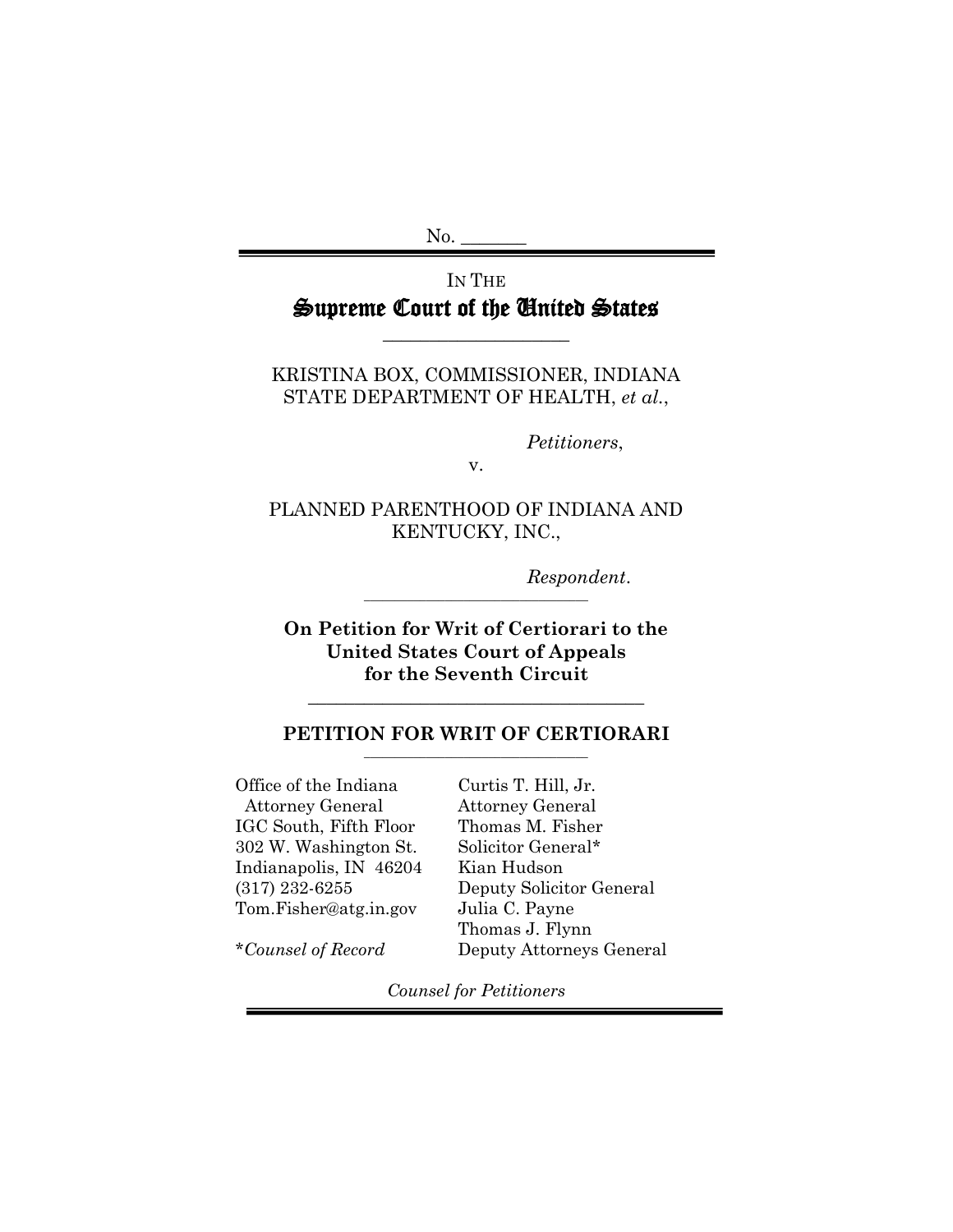#### **QUESTIONS PRESENTED**

For decades Indiana has permitted a minor to have an abortion so long as she has parental consent or a bypass order from a juvenile court based on either her maturity or her best interests. Now, when a juvenile court permits an unemancipated minor to have an abortion, a new statute requires notice to her parents unless the court finds such notice to be against the minor's best interests. The district court enjoined enforcement of this statute and the Seventh Circuit affirmed, 2–1, with a dissent by Judge Kanne. The en banc court denied rehearing by a vote of 6–5, with Judge Easterbrook writing a concurrence in denial (joined by Judge Sykes) saying that rehearing would be pointless because only *this* Court can decide how its abortion precedents apply to this situation. The questions presented are:

1. Whether an abortion clinic may assert thirdparty standing on behalf of its hypothetical minor patients to challenge a statute requiring parental notice before abortion.

2. Whether Indiana may, consistent with the Fourteenth Amendment, generally require lawyers for unemancipated minors to notify parents of courtauthorized abortions, subject to judicial bypass upon a finding that such notice would be against the minor's best interests.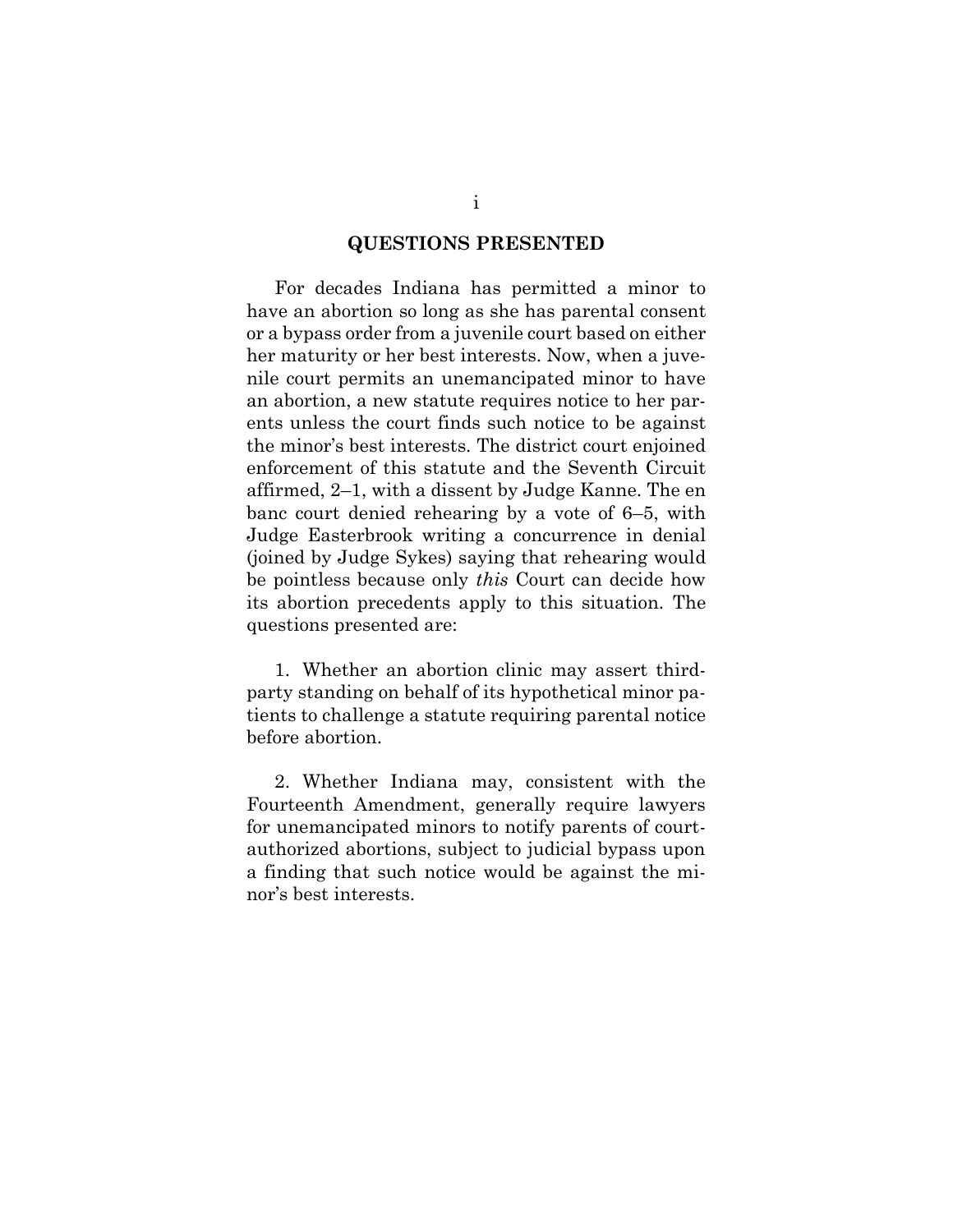# **TABLE OF CONTENTS**

|    | PETITION FOR WRIT OF CERTIORARI 1                                                                                                             |
|----|-----------------------------------------------------------------------------------------------------------------------------------------------|
|    |                                                                                                                                               |
|    |                                                                                                                                               |
|    | CONSTITUTIONAL AND STATUTORY                                                                                                                  |
|    | INTRODUCTION AND STATEMENT OF THE                                                                                                             |
| Ι. |                                                                                                                                               |
| Η. |                                                                                                                                               |
|    | REASONS FOR GRANTING THE PETITION  10                                                                                                         |
| I. | <i>Hellerstedt</i> Is Wreaking Havoc Among<br>Lower Courts Reviewing Abortion Laws  10                                                        |
|    | A. The Court needs to address whether and<br>how its pre- <i>Hellerstedt</i> decisions (here,<br>Bellotti's definition of the abortion rights |

ii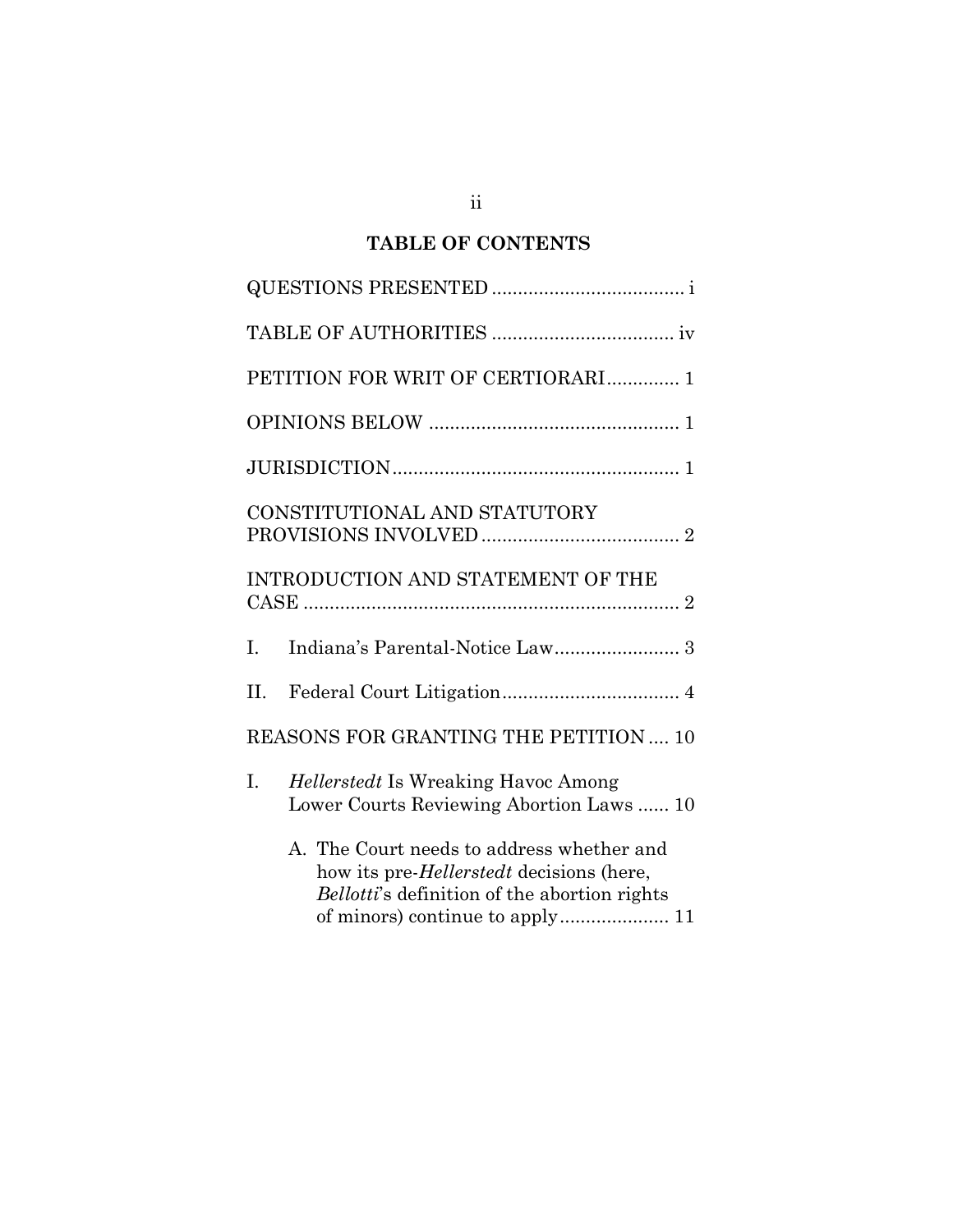|      | B. The Court needs to provide guidance on<br>several aspects of the undue burden<br>standard, including instructions for<br>pre-enforcement facial challenges 15             |  |
|------|------------------------------------------------------------------------------------------------------------------------------------------------------------------------------|--|
| П. – | If the Court Rejects Third-Party Standing<br>in June Medical, It Should GVR this Case<br>for Further Consideration on that Issue 22                                          |  |
|      |                                                                                                                                                                              |  |
|      |                                                                                                                                                                              |  |
|      | Opinion of the United States Court of                                                                                                                                        |  |
|      | Order of the United States District Court<br>for the Southern District of Indiana Grant-<br>ing Plaintiff's Motion for Preliminary In-                                       |  |
|      | Order of the United States Court of Ap-<br>peals for the Seventh Circuit Denying the<br>Petition for Rehearing and Rehearing En<br>Banc filed by Defendants-Appellants' 115a |  |
|      |                                                                                                                                                                              |  |

iii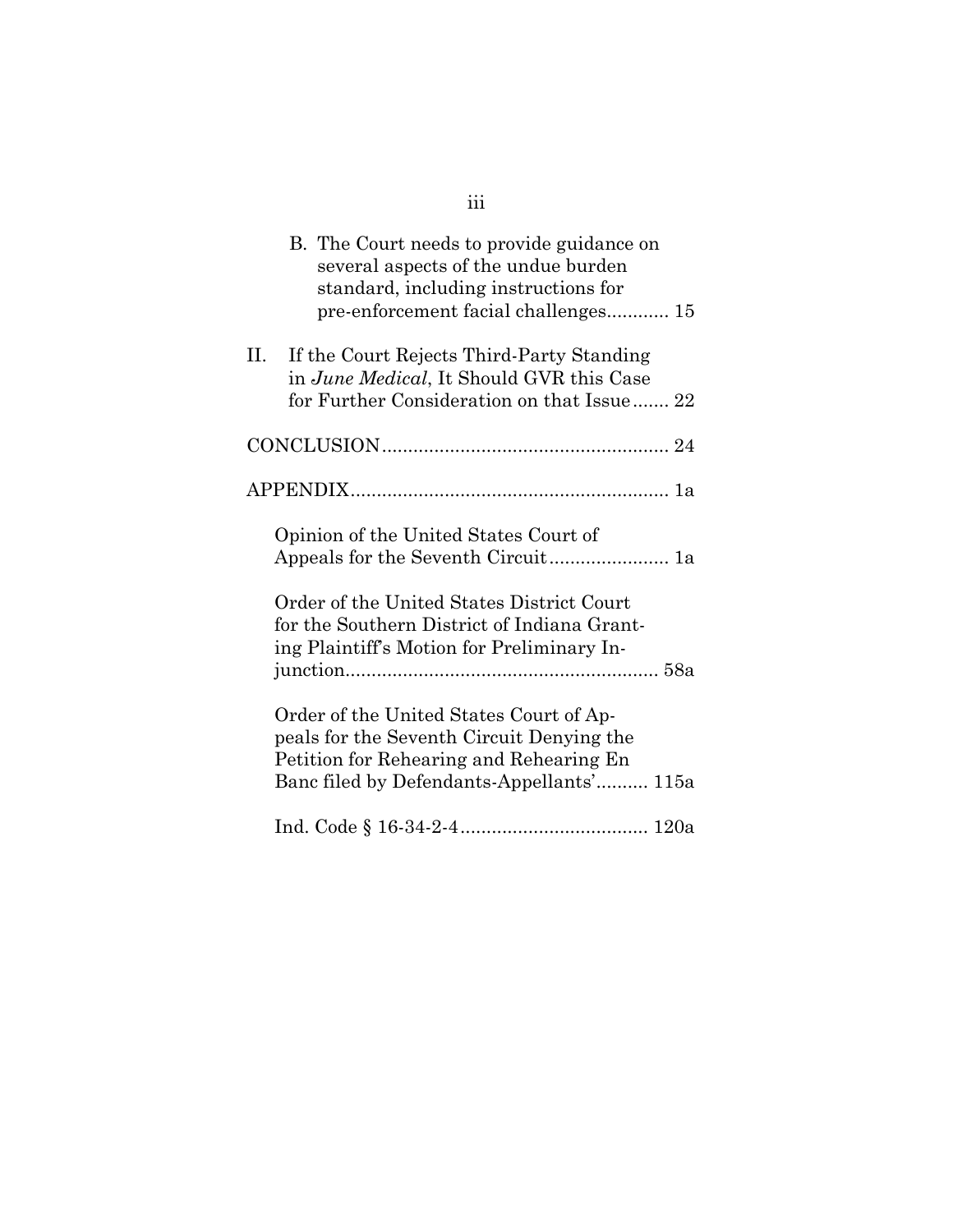# **TABLE OF AUTHORITIES**

# **CASES**

iv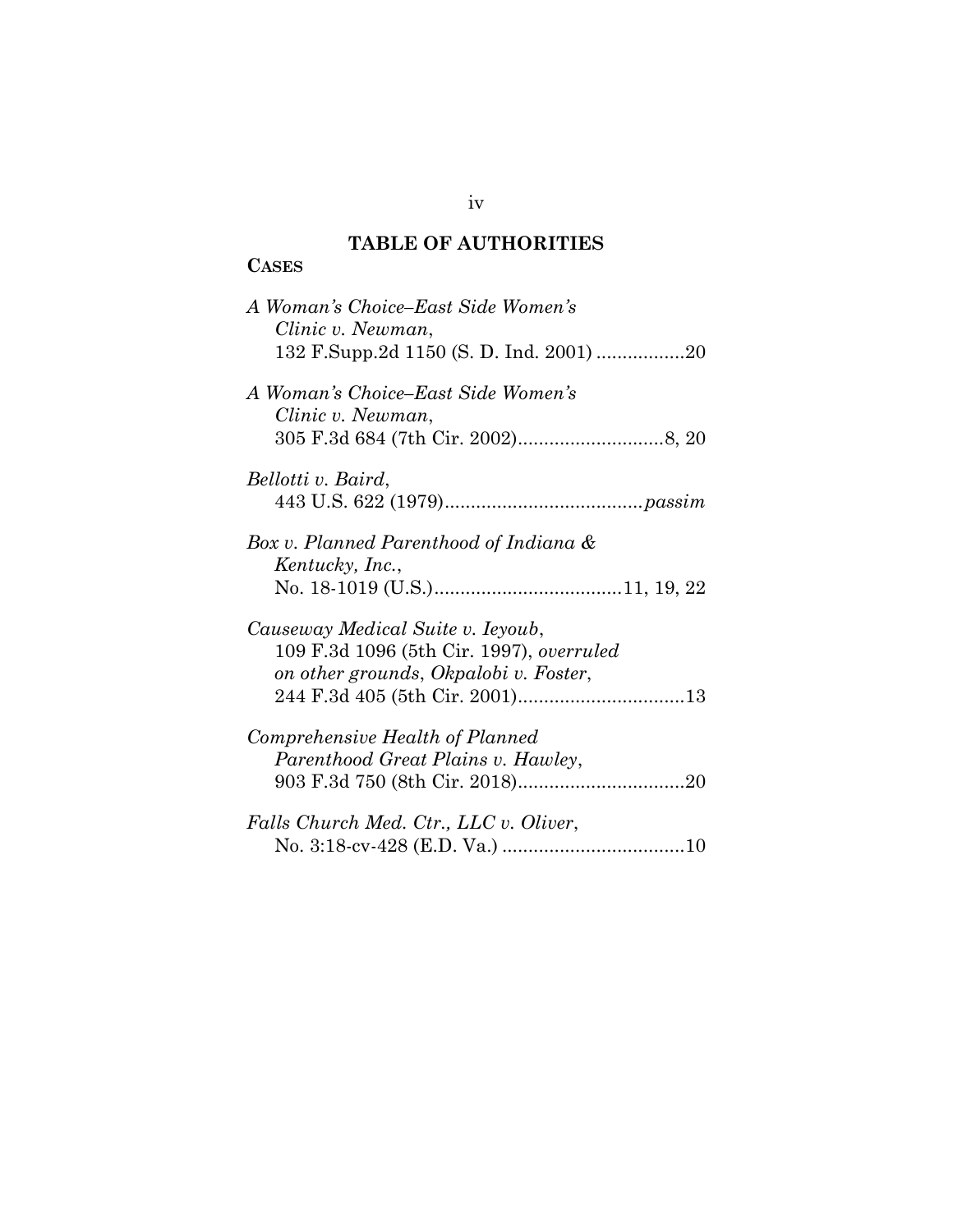# **CASES [CONT'D]**

| Freedom from Religion Foundation, Inc. v.<br>$Chao$ ,<br>447 F.3d 988 (7th Cir. 2006), cert.<br>granted sub nom Hein v. Freedom from<br>Religion Foundation, Inc., 551 U.S. 587 |  |
|---------------------------------------------------------------------------------------------------------------------------------------------------------------------------------|--|
| In re Gee,                                                                                                                                                                      |  |
| $H.L. v.$ Matheson,                                                                                                                                                             |  |
| Jackson Women's Health Org. v. Currier,                                                                                                                                         |  |
| June Med. Servs. L.L.C. v. Gee,<br>905 F.3d 787 (5th Cir. 2018), cert.                                                                                                          |  |
| June Med. Servs. L.L.C. v. Gee,                                                                                                                                                 |  |
| June Medical Services L.L.C. v. Gee,                                                                                                                                            |  |
| Lambert v. Wicklund,                                                                                                                                                            |  |
| Ohio v. Akron Ctr. for Reprod. Health,                                                                                                                                          |  |
| Planned Parenthood Ariz., Inc. v. Humble,<br>753 F.3d 905 (9th Cir. 2014)16, 18, 19                                                                                             |  |

v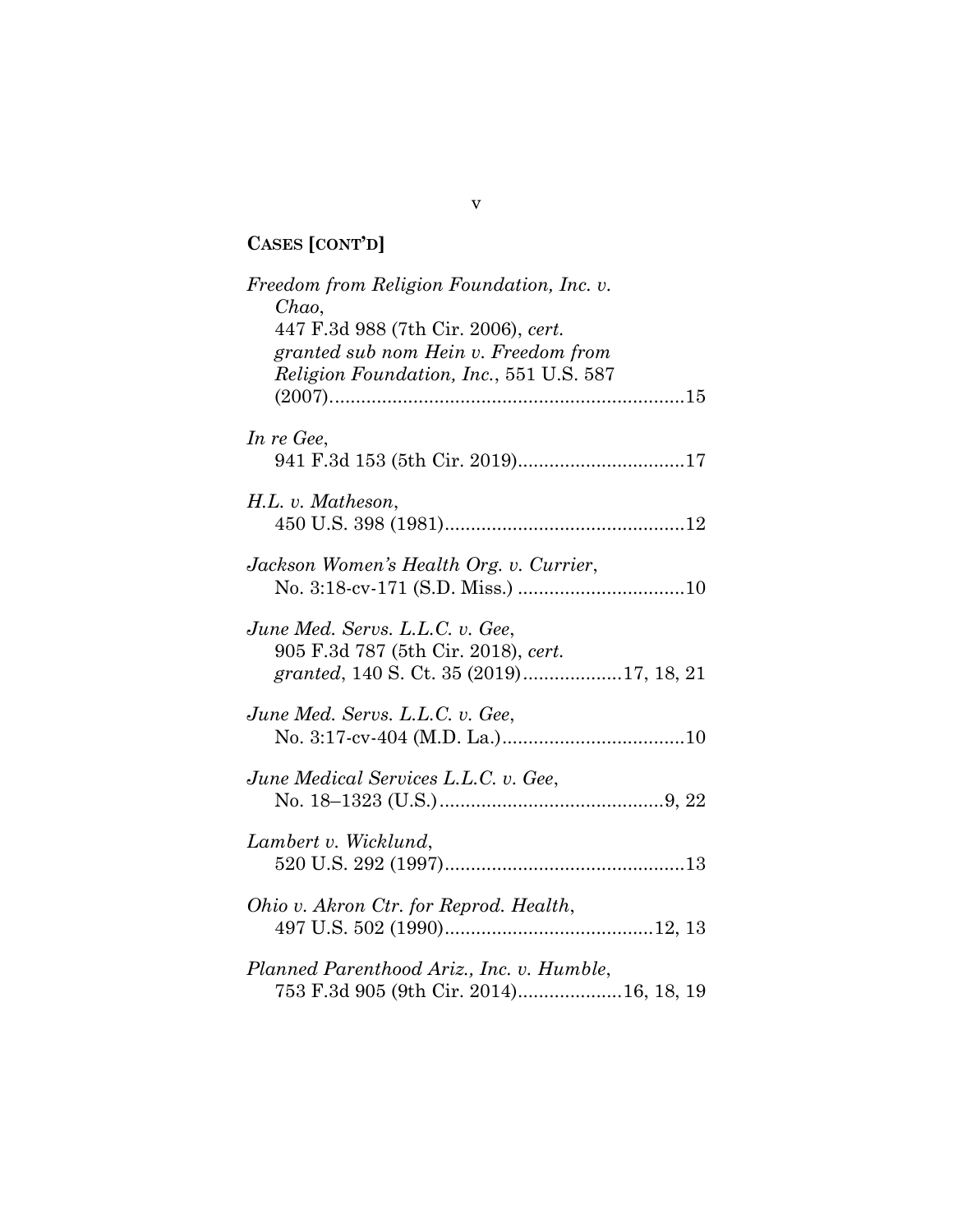# **CASES [CONT'D]**

| Planned Parenthood of Arkansas & Eastern<br>Oklahoma v. Jegley,                                                                                                                      |
|--------------------------------------------------------------------------------------------------------------------------------------------------------------------------------------|
| 864 F.3d 953 (8th Cir. 2017)16, 18                                                                                                                                                   |
| Planned Parenthood of the Blue Ridge v.<br>Camblos,                                                                                                                                  |
|                                                                                                                                                                                      |
| Planned Parenthood of Ind. & Ky., Inc. v.<br>Adams,                                                                                                                                  |
|                                                                                                                                                                                      |
| Planned Parenthood of Ind. & Ky., Inc. v.<br>Comm'r of Ind. State Dep't of Health,<br>896 F.3d 809 (7th Cir. 2018), petition for<br>writ of certiorari pending, No. $18-1019$ 17, 21 |
| Planned Parenthood of Ind. & Ky., Inc. v.<br>Comm'r of Ind. State Dep't of Health,                                                                                                   |
| Planned Parenthood of Southeastern                                                                                                                                                   |
| Pennsylvania v. Casey,                                                                                                                                                               |
| <b>Planned Parenthood Southwest Ohio</b><br>Region v. De Wine,                                                                                                                       |
|                                                                                                                                                                                      |
| Planned Parenthood v. Miller,                                                                                                                                                        |
|                                                                                                                                                                                      |

vi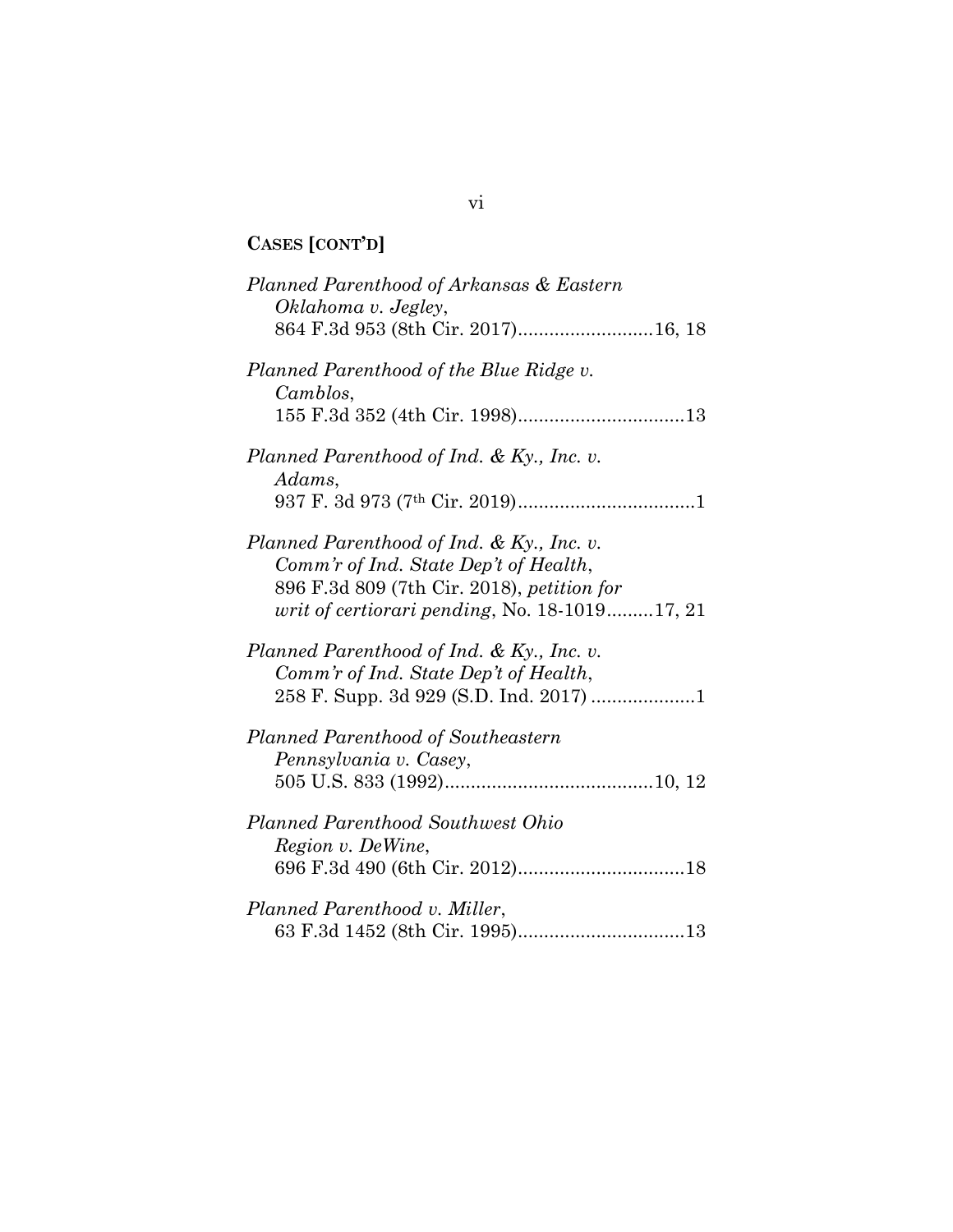# **CASES [CONT'D]**

| Whole Woman's Health Alliance v. Hill,<br>937 F.3d 864 (7th Cir. 2019), petition for |
|--------------------------------------------------------------------------------------|
| cert. docketed, No. 19-743 (Dec. 11, 2019)14                                         |
| Whole Woman's Health Alliance v. Hill,                                               |
| Whole Woman's Health Alliance v. Paxton,                                             |
| Whole Woman's Health v. Hellerstedt,                                                 |
| Zbaraz v. Madigan,                                                                   |
| <b>CONSTITUTIONAL PROVISIONS</b>                                                     |
|                                                                                      |
| <b>STATUTES</b>                                                                      |
|                                                                                      |
|                                                                                      |
|                                                                                      |
|                                                                                      |
|                                                                                      |
|                                                                                      |
|                                                                                      |

# vii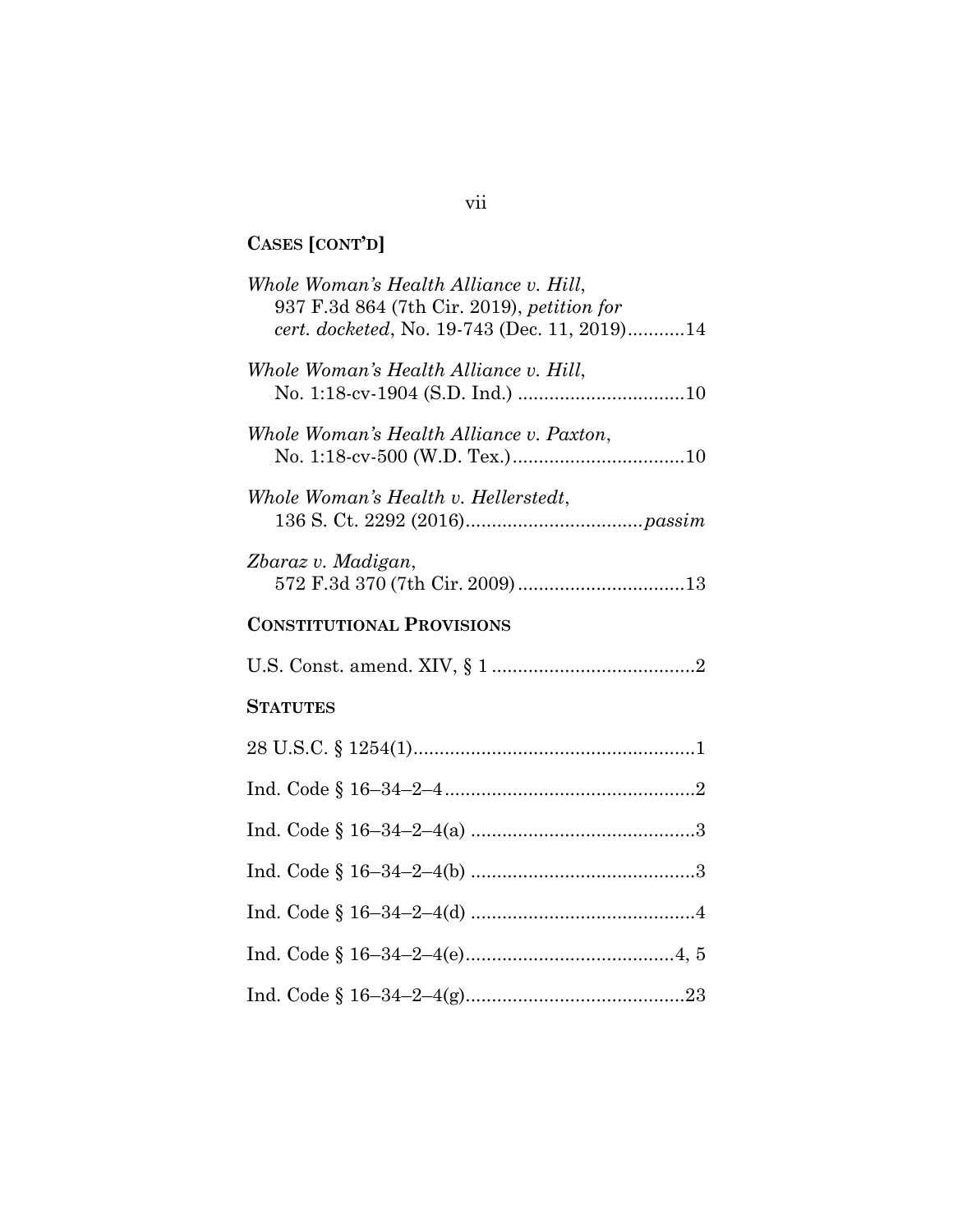#### **PETITION FOR WRIT OF CERTIORARI**

The Commissioner of the Indiana State Department of Health, the Prosecutors of Marion, Lake, Monroe, and Tippecanoe Counties, the Members of the Indiana Medical Licensing Board, and the Judge of the Marion Superior Court Juvenile Division respectfully petition the Court for a writ of certiorari to review the judgment of the United States Court of Appeals for the Seventh Circuit.

#### **OPINIONS BELOW**

The Seventh Circuit panel opinion, App. 1a–57a, is reported at 937 F.3d 973 (7th Cir. 2019). The Seventh Circuit order denying rehearing en banc is unreported and is reproduced at pages 115a through 119a of the appendix. The order of the United States District Court for the Southern District of Indiana granting Planned Parenthood's motion for preliminary injunction, App. 58a–114a, is reported at 258 F. Supp. 3d 929 (S.D. Ind. 2017).

#### <span id="page-8-0"></span>**JURISDICTION**

<span id="page-8-1"></span>The Seventh Circuit panel entered judgment the same day it issued its opinion, on August 27, 2019. App. 1a. Petitioners then filed a timely petition for rehearing en banc, which the Seventh Circuit denied on October 30, 2019. This Court has jurisdiction under 28 U.S.C. section 1254(1).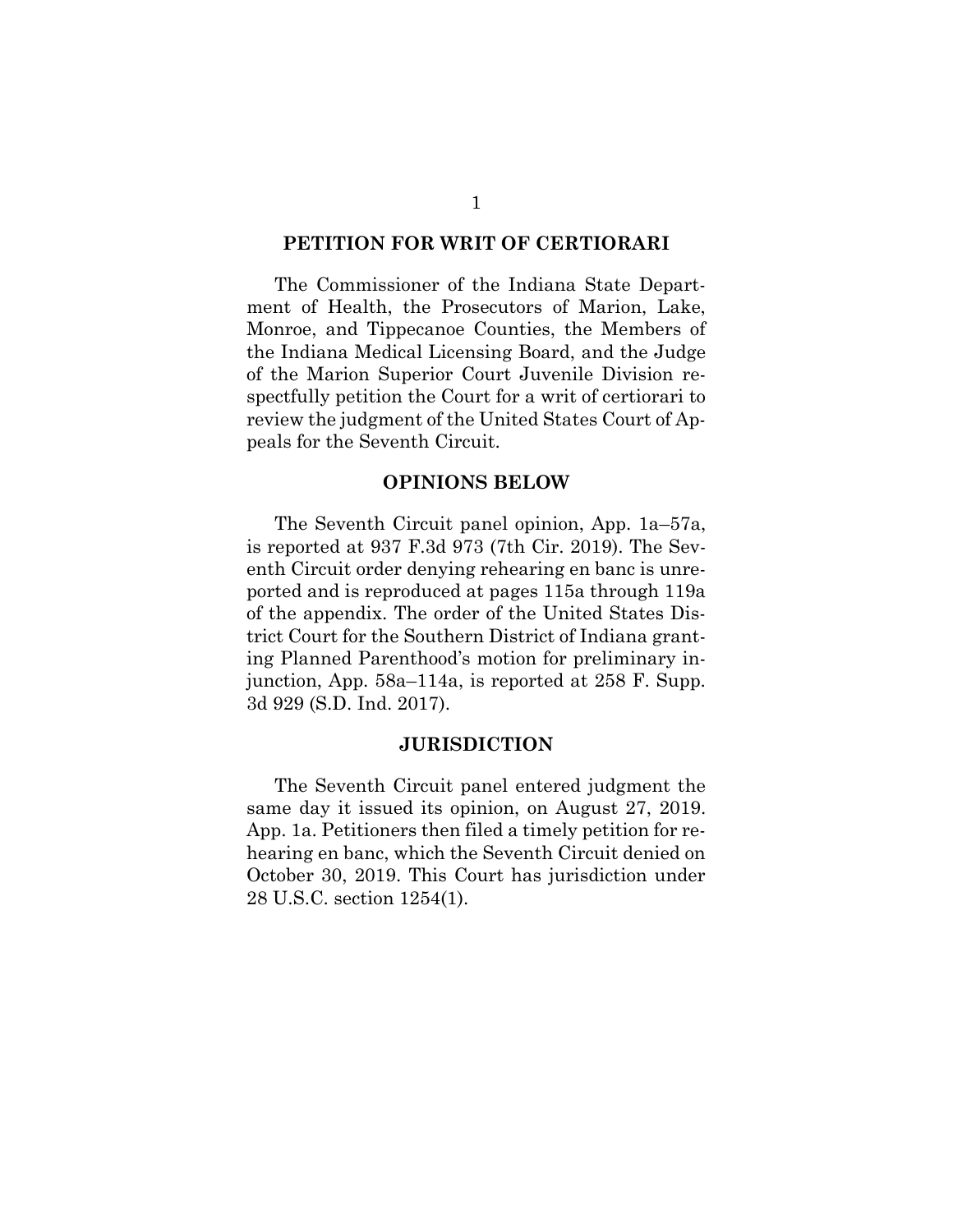### **CONSTITUTIONAL AND STATUTORY PROVISIONS INVOLVED**

Section 1 of the Fourteenth Amendment to the U.S. Constitution provides:

All persons born or naturalized in the United States, and subject to the jurisdiction thereof, are citizens of the United States and of the State wherein they reside. No State shall make or enforce any law which shall abridge the privileges or immunities of citizens of the United States; nor shall any State deprive any person of life, liberty, or property, without due process of law; nor deny to any person within its jurisdiction the equal protection of the laws.

<span id="page-9-1"></span>Indiana Code section 16–34–2–4 is reproduced at pages 120a–124a of the appendix.

#### **INTRODUCTION AND STATEMENT OF THE CASE**

<span id="page-9-0"></span>In *Bellotti v. Baird*, 443 U.S. 622 (1979), the Court held that minors seeking abortion have less protection from state regulation than adults, such that States may require minors to obtain either parental consent or a court order permitting the abortion based on her maturity or best interests. The courts below, however, held that Indiana's parental-notice law must be invalid because it cannot survive the same undue-burden balancing test that applies to regulation of adults. The full Seventh Circuit denied rehearing en banc 6–5, but Judge Easterbrook (joined by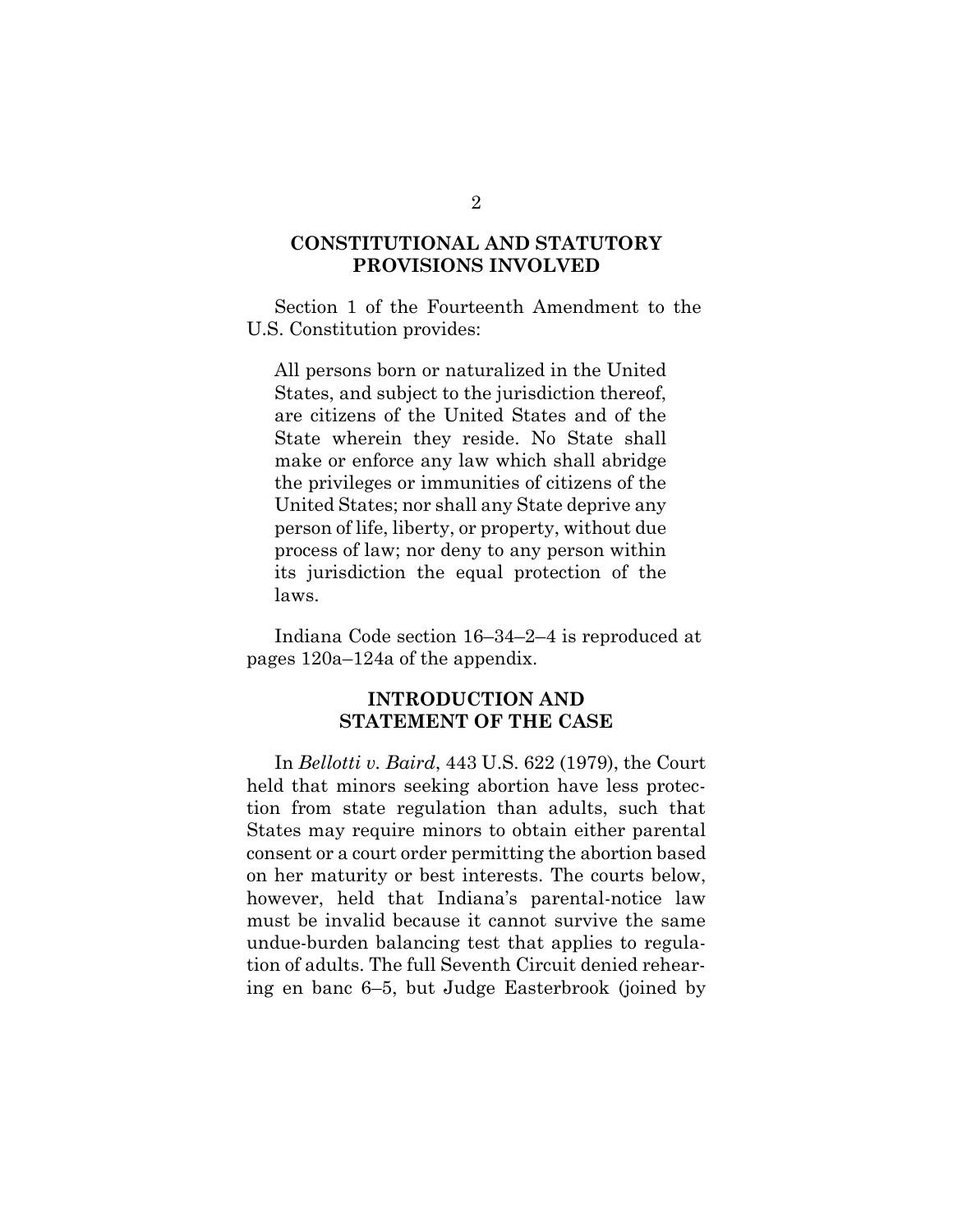Judge Sykes) commented that "[o]nly the Justices, the proprietors of the undue-burden standard, can apply it to a new category of statute, such as the one Indiana has enacted." App. 118a.

<span id="page-10-0"></span>As that remark demonstrates, the Court's decision in *Whole Woman's Health v. Hellerstedt*, 136 S. Ct. 2292 (2016), leads even the most experienced and distinguished members of the federal judiciary to throw up their hands in confused frustration. The Court should therefore grant certiorari at the very least to clarify the standard for evaluating abortion regulations applicable to minors, and perhaps to clarify the undue burden standard more generally. Otherwise, Indiana will be left without a fair opportunity to defend its abortion regulations because lower-court judges cannot understand the appropriate constitutional standard.

#### **I. Indiana's Parental-Notice Law**

<span id="page-10-2"></span><span id="page-10-1"></span>Indiana generally prohibits physicians from performing abortions for unemancipated pregnant minors without the written consent of the minor's parent, legal guardian, or custodian. Ind. Code § 16–34– 2–4(a). Consistent with *Bellotti v. Baird*, 443 U.S. 622 (1979), however, Indiana provides an exception so that a pregnant minor who objects to the consent requirement or whose parent, guardian, or custodian refuses to consent may petition a juvenile court for a waiver of the consent requirement. Ind. Code § 16– 34–2–4(b). Such "judicial bypass" permits the minor to obtain an abortion without parental consent if the court finds either that she is mature enough to make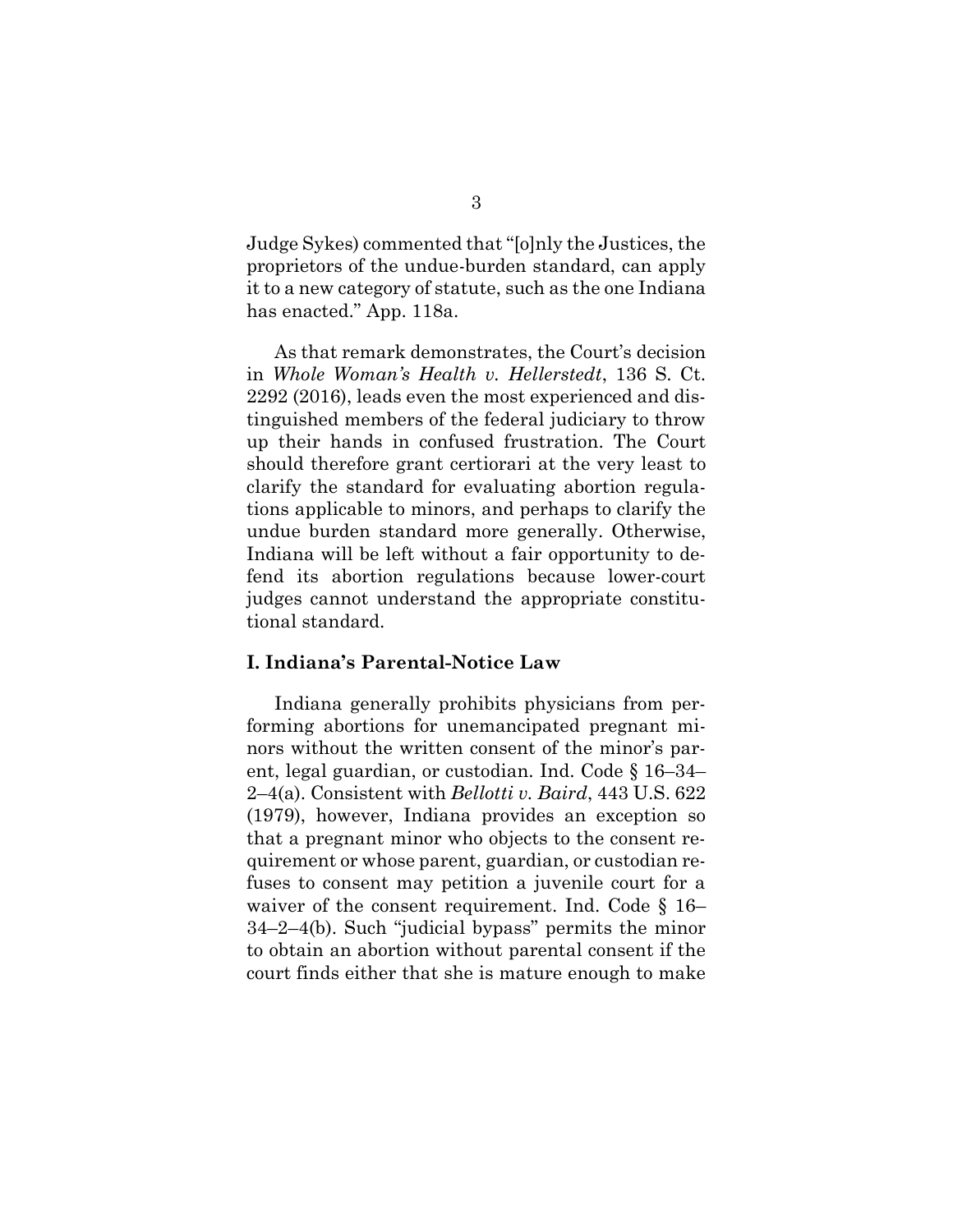the abortion decision independently or that an abortion is in her best interests. *Id*. § 16–34–2–4(e). Indiana provides a fast and confidential judicial bypass procedure. *Id*. § 16–34–2–4(d); *see also* App. 120a– 124a.

<span id="page-11-0"></span>In 2017, the Indiana General Assembly enacted Public Law 173–2017, Senate Enrolled Act 404, to add a new requirement that, even where a juvenile court permits the abortion to go forward without parental consent, parents must still be given notice of the abortion unless the judge also finds such notice is not in the minor's best interests. Ind. Code  $\S$  16–34–2–4(e). The notice statute does *not* provide exemption where the court finds only that the minor is mature enough to make her own abortion decision. Absent a "bests interests" showing, the statute requires that the minor's attorney "shall serve the notice required by this subsection by certified mail or by personal service" and shall do so "before" the abortion. *Id*.

#### **II. Federal Court Litigation**

1. Before the new parental-notice law took effect, Planned Parenthood brought this lawsuit on behalf of hypothetical minor patients it might see in the future, challenging the law's constitutionality and seeking a preliminary injunction against its enforcement. The State opposed the motion on the grounds that only *Bellotti v. Baird*, 443 U.S. 622 (1979), not abortion doctrine more generally, governs the rights of minors to abortion, and that *Bellotti*'s requirement that States permit "mature" minors to obtain an abortion without parental consent does not constrain parental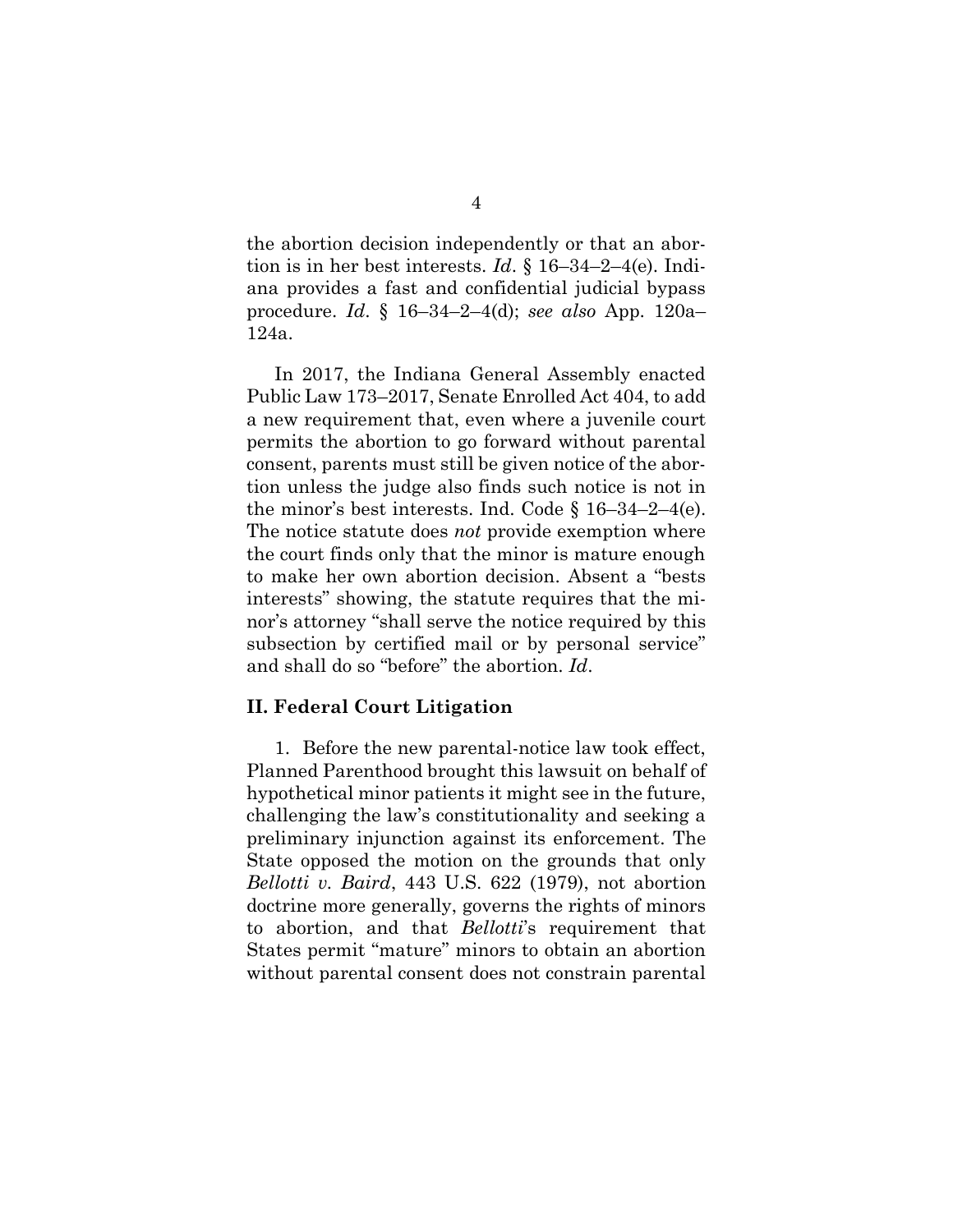*notice* laws—which, unlike consent statutes, accommodate both the rights of the mature (but unemancipated) minor to have an abortion and the ongoing interests of her parents in her upbringing. In the State's view, notifying parents of the abortion, even where the minor need not obtain their consent, will better enable them to carry out their rightful parental roles and responsibilities. Notice will, for example, provide parents with critical aspects of their daughter's medical history, give them context for any post-abortion mental or emotional distress their daughter may incur, and put them on notice that perhaps their daughter needs more guidance in her sexual behavior.

In addition, the State argued that, even if the undue burden test applied more broadly, pre-enforcement preliminary relief was inappropriate and unnecessary because (1) plaintiffs could not supply evidence that the law would actually impose a substantial obstacle for *any* minors seeking an abortion, much less for a "large fraction" of them; and (2) the Indiana judicial bypass procedure afforded actual minors seeking abortion without parental notice a chance to raise both facial and as-applied challenges to the law. By statute, such proceedings must yield a trial court order within 48 hours, with expedited appeal to follow, if necessary. Ind. Code  $\S 16-34-2-4$ (e).

<span id="page-12-0"></span>The district court rejected the State's defenses and granted the preliminary injunction. In so doing, the court, rather than decide how the *Bellotti* standard applied, relied entirely on the balancing test of *Whole Woman's Health v. Hellerstedt*, 136 S. Ct. 2292, 2320 (2016). The court acknowledged tension in the case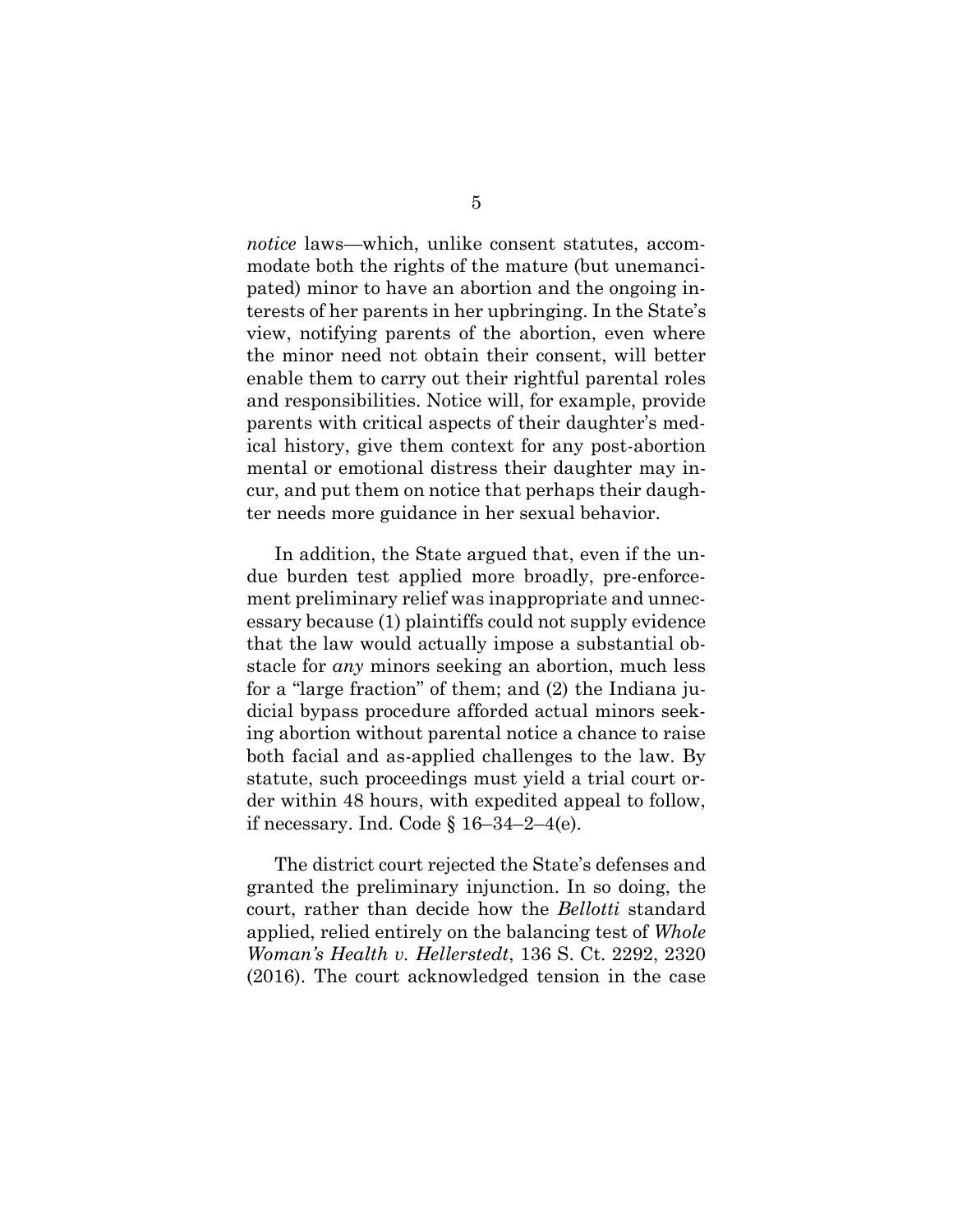law regarding the standard for pre-enforcement facial challenges to abortion statutes, App. 71a–75a, but concluded that a pre-enforcement challenge was appropriate here owing to the "the severity and character of harm" presented by the parental-notice law namely, notwithstanding the existence of a best interests exception, "the threat of domestic abuse, intimidation, coercion, and actual physical obstruction." *Id*. The same "threats," the court ruled, meant that the parental-notice requirement was likely to "create an undue burden for a sufficiently large fraction of mature, abortion-seeking minors in Indiana." *Id*. at 74a– 75a.

Critically, for purposes of estimating the fraction of minors who would suffer a substantial obstacle to abortion from the parental-notice law, the court defined the relevant universe not to be *all* minors needing judicial bypass orders, but only those "who face the possibility of interference, obstruction, or physical, psychological, or mental abuse by their parents if they were required to disclose their pregnancy and/or attempt to obtain an abortion." *Id*. at 74a. The district court estimated (based only on declarations from lawyers, volunteers, Planned Parenthood employees, and a psychologist) that a high percentage of that group would find the notice requirement to be a substantial obstacle. *Id*. at 74a–75a.

2. On appeal, the State renewed its argument that only *Bellotti* supplied a relevant legal yardstick for parental-notice laws and that its requirement of a "maturity" exemption for consent laws did not apply to mere notice laws; notice statutes, unlike consent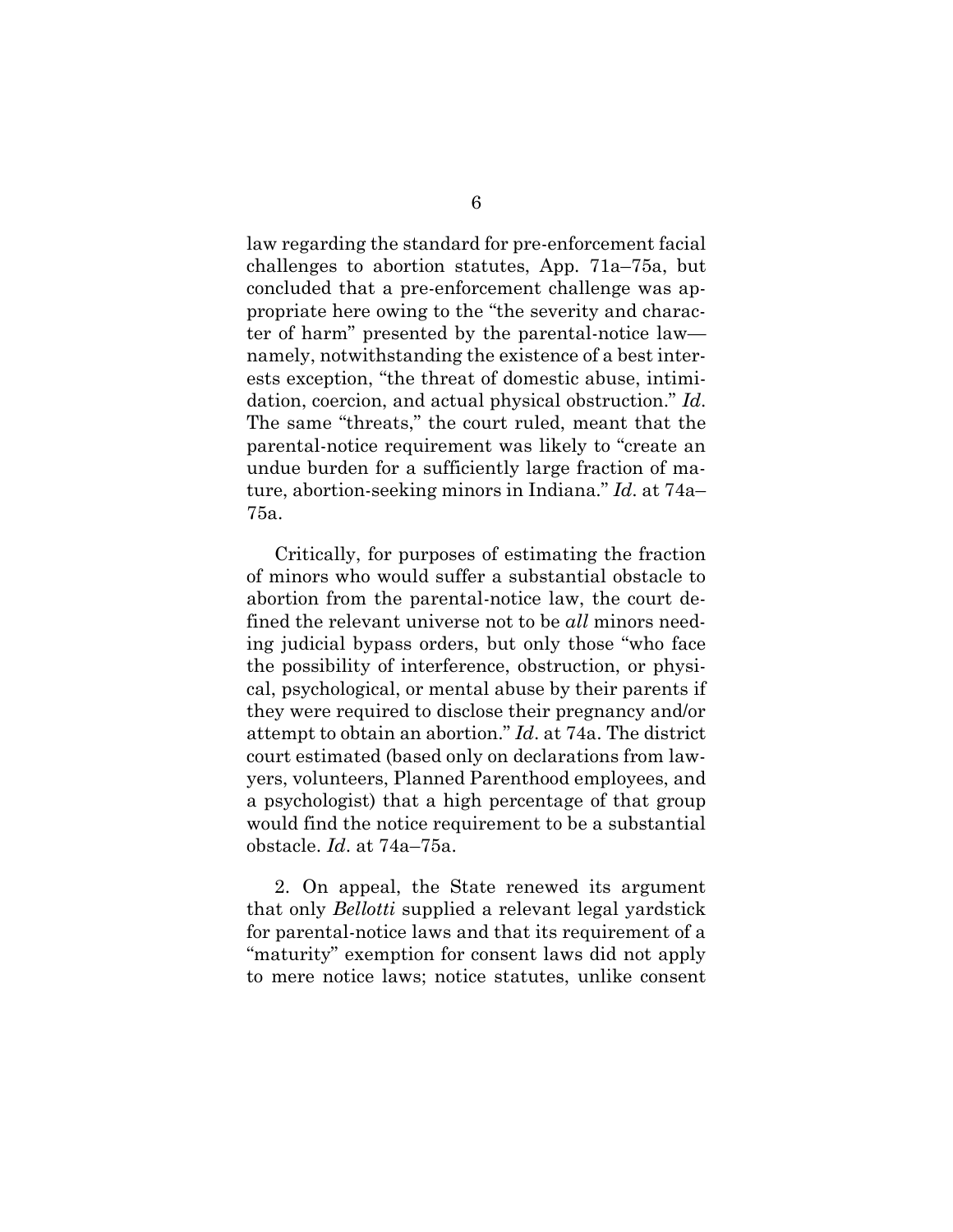requirements, do not bar a mature minor from making her own decision yet do aid parents in directing the child's upbringing. The State also again argued that, even if the undue-burden test applied generally, it could not justify a pre-enforcement challenge here in light of the plaintiffs' failure to provide any data showing that the statute would actually impose a substantial obstacle on a large fraction of regulated minors.

The Seventh Circuit, in rejecting the State's arguments, sidestepped *Bellotti*: "Because we decide this appeal based only on an application of *Casey*'s undue burden standard, we need not and do not decide whether *Bellotti* applies to all parental notice requirements." App. 34a. Applying *Casey* by way of *Hellerstedt's* balancing test, the court—relying on a record devoid of any enforcement experience—concluded that "[f]or those pregnant minors affected by this Indiana law, the record indicates that in a substantial fraction of cases, the parental notice requirement will likely have the practical effect of giving parents a veto over the abortion decision." App. 23a. The panel majority also weighed against the law various circumstantial factors, such as "an environment in which very few clinics and physicians perform abortions in Indiana," on the theory that the "cumulative effects" of such factors are relevant to the constitutional inquiry. App. 29a.

As to possible factors weighing in support of the law, the Seventh Circuit concluded that an interest in equipping parents to fulfill their ongoing responsibilities in raising their minor, unemancipated daughters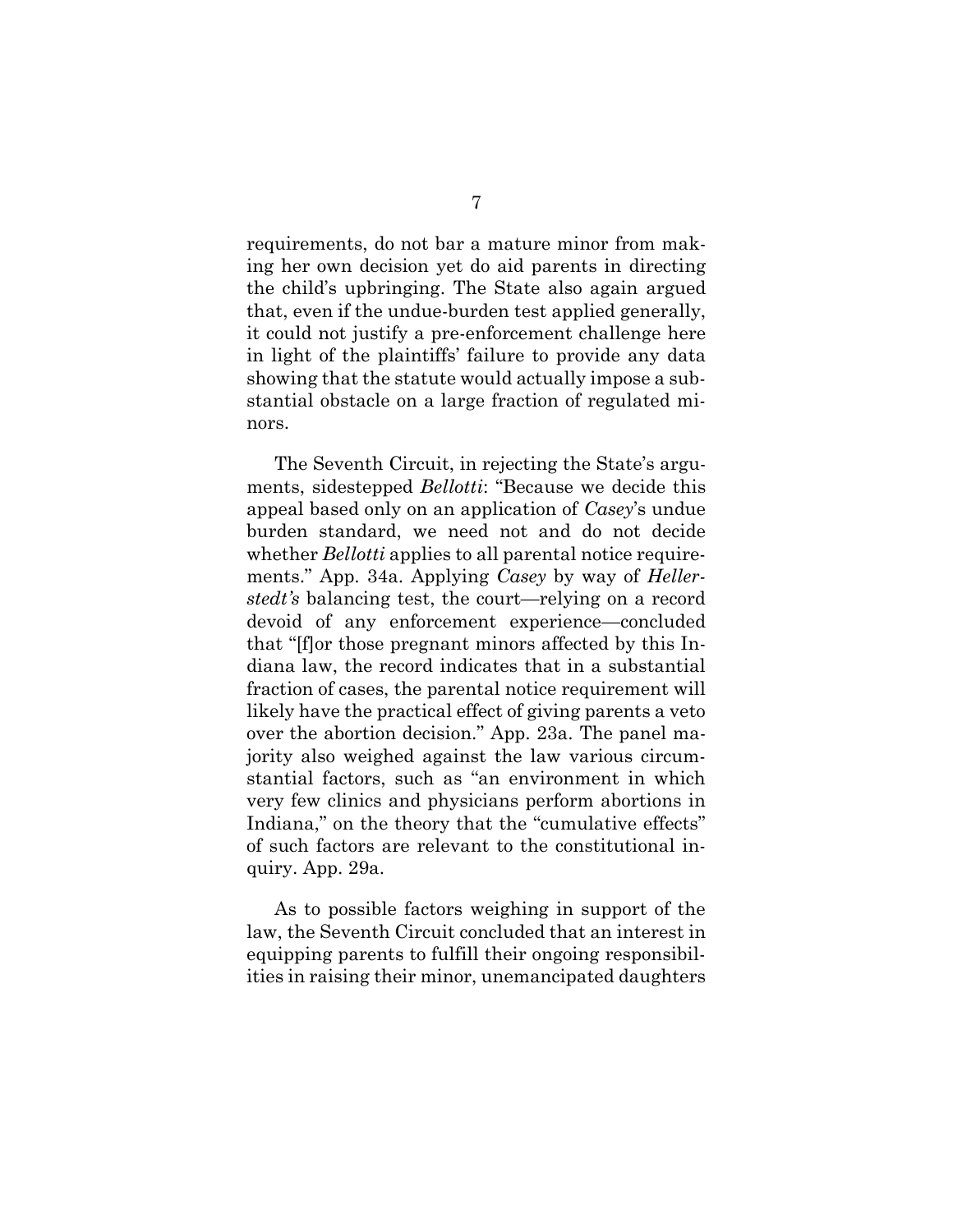was insufficient without proof of need. The court faulted the State because it "has not yet come forward with evidence showing that there is a problem for the new parental notice requirement to solve, let alone that the law would reasonably be expected to solve it." App. 21a–22a. Ultimately, it concluded, "the burden of this law on a young woman considering a judicial bypass is greater than the effect of judicial bypass on her parents' authority." App. 23a.

As for the "large fraction" test, the Seventh Circuit, like the district court, defined the relevant universe of affected minors (*i.e*., the denominator) not to be all minors needing judicial bypass orders to obtain an abortion, but only those "who are likely to be deterred from even attempting a judicial bypass because of the possibility of parental notice." App. 20a–21a.

Judge Kanne dissented, arguing that the court should not invalidate a state statute "while the effects of the law (and reasons for those effects) are open to debate." App. 43a (quoting *A Woman's Choice–E. Side Women's Clinic v. Newman*, 305 F.3d 684, 693 (7th Cir. 2002)). In his view, parental notice statutes further the State's "'important' and 'reasonabl[e]' interests in requiring parental consultation before a minor makes an irrevocable and profoundly consequential decision." App. 41a–42a (quoting *Bellotti*, 433 U.S. at 640–41).

The State petitioned for en banc rehearing, but the court denied the petition 6–5, with Judges Flaum, Kanne, Barrett, Brennan, and Scudder voting to grant the petition. Judge Easterbrook voted against rehearing but issued an opinion, joined by Judge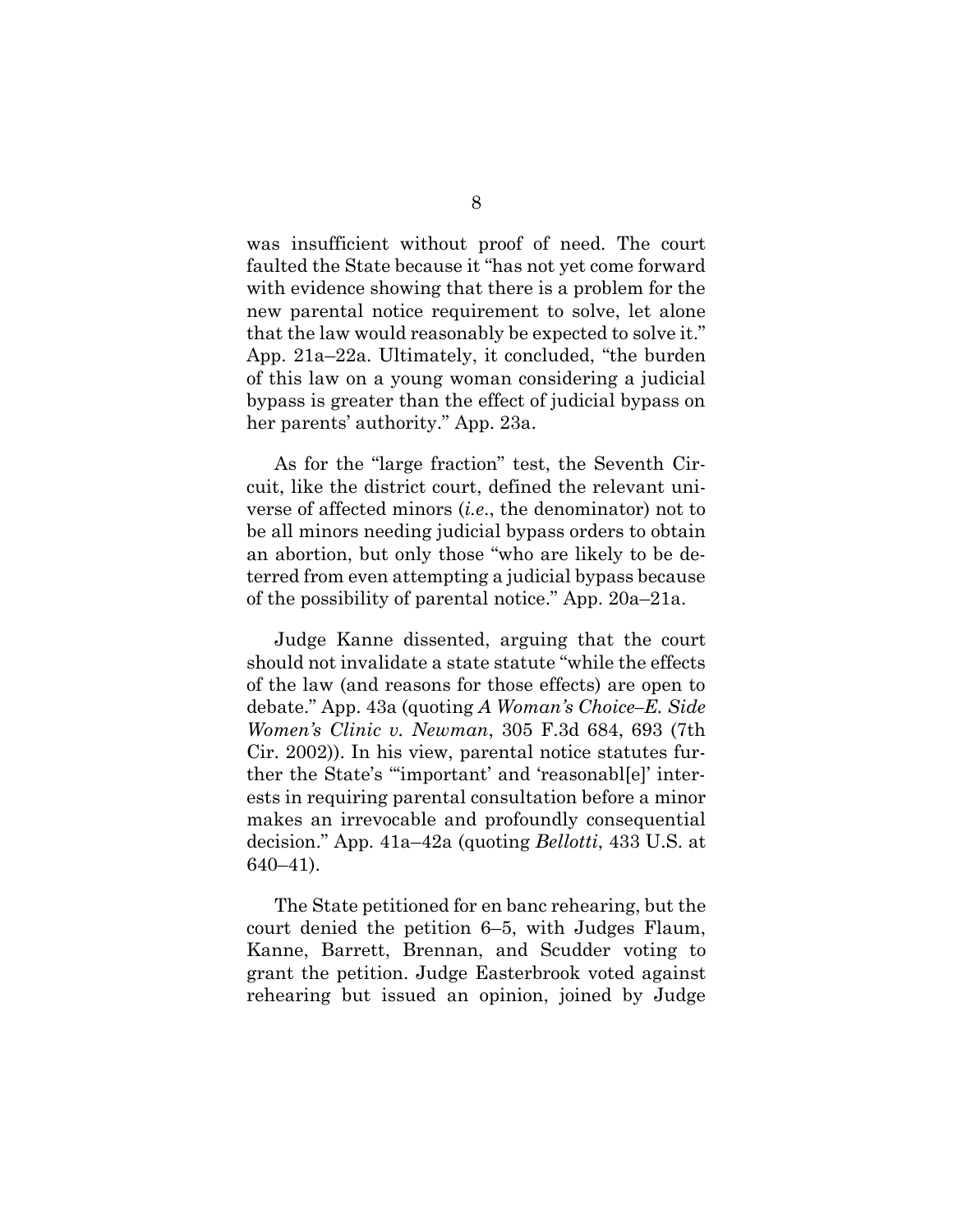Sykes, conveying the need for Supreme Court guidance both as to the meaning of the undue-burden standard and as to the decisional method for addressing pre-enforcement facial challenges to abortion laws. As to the latter concern, he wrote that "principles of federalism should allow the states . . . much leeway" to enforce new laws "unless a baleful outcome is either highly likely or ruinous even if less likely." App. 116a–17a. Otherwise, "a federal court should allow a state law (on the subject of abortion or anything else) to go into force" or else "the prediction" of negative outcomes "cannot be evaluated properly." *Id*. Judge Easterbrook observed that this Court may address the proper method of evaluating pre-enforcement facial challenges in *June Medical Services L.L.C. v. Gee*, No. 18–1323. App. 117a–18a.

As to the undue-burden standard more generally, Judge Easterbrook observed that "a grant of rehearing en banc in this case would be unproductive" because "a court of appeals cannot decide whether requiring a mature minor to notify her parents of an impending abortion . . . is an 'undue burden' on abortion." App. 117a–18a. According to Judge Easterbrook, "[h]ow much burden is 'undue' is a matter of judgment, which depends on what the burden would be (something the injunction prevents us from knowing) and whether that burden is excessive (a matter of weighing costs against benefits, which one judge is apt to do differently from another, and which judges as a group are apt to do differently from state legislators)." *Id.* at 118a. For this reason, "[o]nly the Justices, the proprietors of the undue-burden standard, can apply it to a new category of statute." *Id.*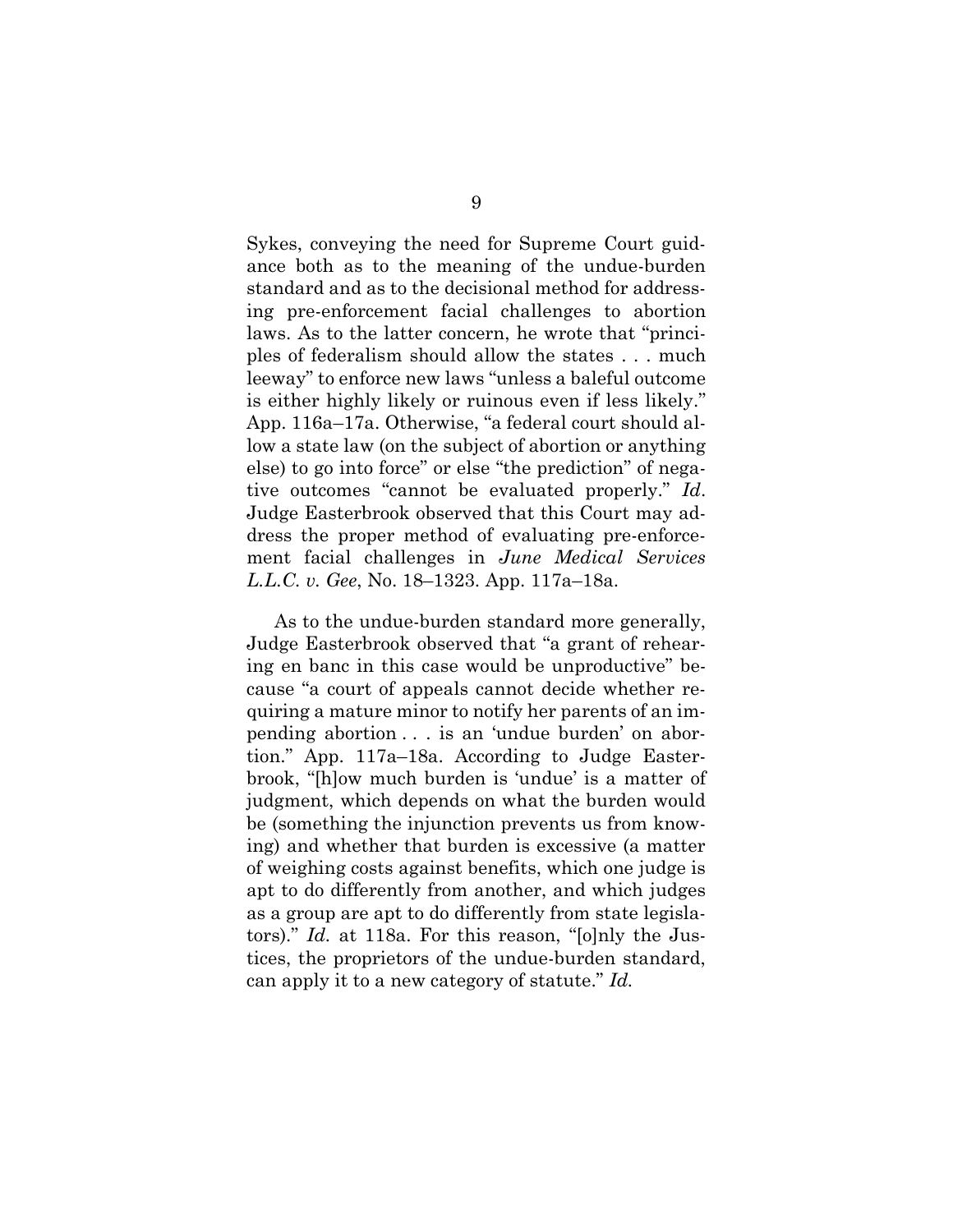#### **REASONS FOR GRANTING THE PETITION**

### **I.** *Hellerstedt* **Is Wreaking Havoc Among Lower Courts Reviewing Abortion Laws**

<span id="page-17-3"></span>*Whole Woman's Health v. Hellerstedt*, 136 S. Ct. 2292 (2016), has left lower court judges confused and conflicted over proper application of undue-burden doctrine. While the Court in *Hellerstedt* purported merely to apply the undue-burden test from *Planned Parenthood of Southeastern Pennsylvania v. Casey*, 505 U.S. 833 (1992), many lower court judges have taken it to create an entirely new decisional rubric, one that not only raises the bar for States defending new abortion laws, but one that also undermines the Court's own pre-*Hellerstedt* decisions and thereby reopens many standard abortion regulations to fresh constitutional scrutiny. The need to resolve such confusion is paramount, as abortion practitioners have exploited the opportunity by bringing omnibus challenges to state abortion laws, including those previously upheld by this Court, such as informed-consent requirements, waiting periods, physician-only laws, and clinic-licensing regulations. *See Whole Woman's Health Alliance v. Hill*, No. 1:18-cv-1904 (S.D. Ind.); *June Med. Servs. L.L.C. v. Gee*, No. 3:17-cv-404 (M.D. La.); *Jackson Women's Health Org. v. Currier*, No. 3:18-cv-171 (S.D. Miss.); *Whole Woman's Health Alliance v. Paxton*, No. 1:18-cv-500 (W.D. Tex.); *Falls Church Med. Ctr., LLC v. Oliver*, No. 3:18-cv-428 (E.D. Va.).

<span id="page-17-5"></span><span id="page-17-4"></span><span id="page-17-2"></span><span id="page-17-1"></span><span id="page-17-0"></span>At the most specific level, this case is—aside from potential third-party standing issues, *see* Part II, *infra*—the perfect vehicle for finally addressing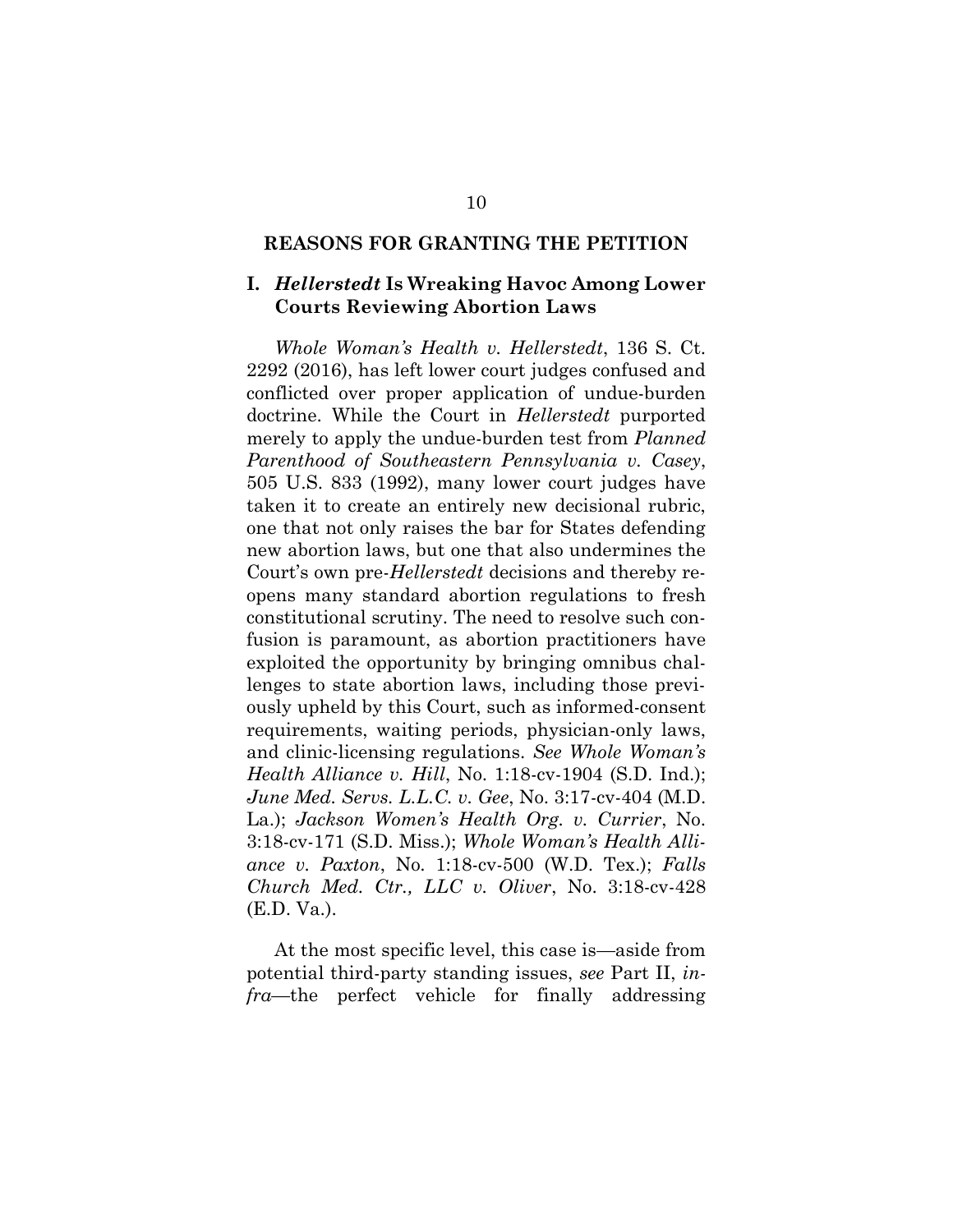whether parental-notice statutes must conform to the same judicial-bypass standards as parental-consent statutes. The parental-notice standard is an important, unresolved question (as noted by this Court on several occasions), *and* a question over which the circuits are divided.

More generally, this case also offers a chance to address multiple dimensions of the doctrinal havoc wrought by *Hellerstedt.* The decision below crystallizes many such issues, including the relevance of pre-*Hellerstedt* case holdings, the method for deciding pre-enforcement challenges under the undue-burden standard, the manner of balancing benefits and burdens under that standard, and the process for defining the fraction of women substantially burdened by an abortion regulation. To the extent some or all of these issues remain unresolved following *June Medical*, both this case and *Box v. Planned Parenthood of Indiana & Kentucky, Inc.*, No. 18-1019 (U.S.), are (subject to third-party standing issues) excellent vehicles for resolving them.

## <span id="page-18-0"></span>**A. The Court needs to address whether and how its pre-***Hellerstedt* **decisions (here,** *Bellotti***'s definition of the abortion rights of minors) continue to apply**

The abortion rights of minors long have been defined by a different doctrinal line of authority than the abortion rights of adults. In *Bellotti v. Baird*, 443 U.S. 622 (1979), the Court recognized that "constitutional principles [must] be applied with sensitivity and flexibility to the special needs of parents and children"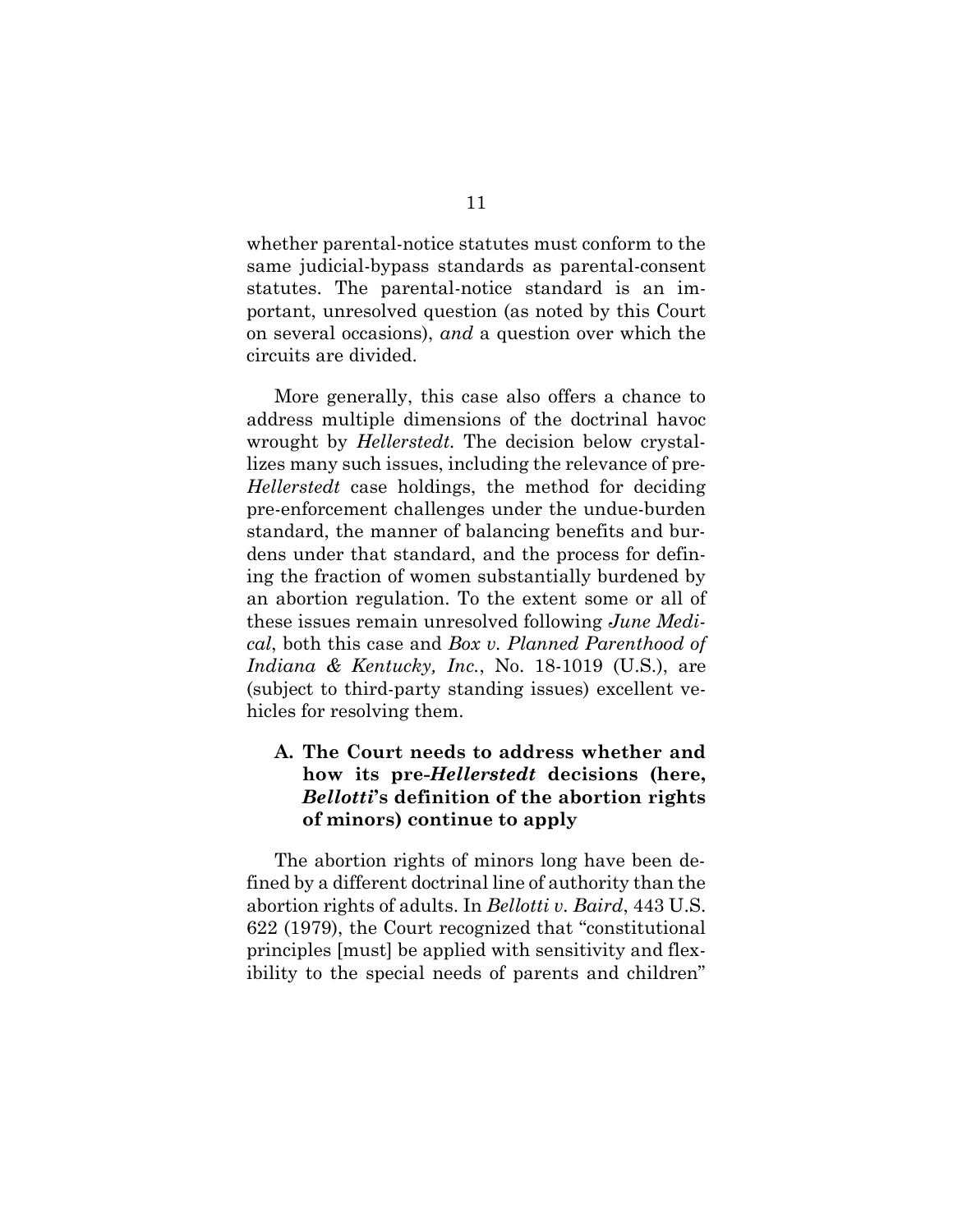<span id="page-19-0"></span>due to "the peculiar vulnerability of children; their inability to make critical decisions in an informed, mature manner; and the importance of the parental role in child rearing." *Bellotti*, 443 U.S. at 634; *see also H.L. v. Matheson*, 450 U.S. 398, 425 (1981) (Stevens, J., concurring) ("[A] state legislature has constitutional power to utilize, for purposes of implementing a parental-notice requirement, a yardstick based upon the chronological age of unmarried pregnant women. That this yardstick will be imprecise or even unjust in particular cases does not render its use by a state legislature impermissible under the Federal Constitution.").

<span id="page-19-2"></span><span id="page-19-1"></span>As a consequence, the Court in *Bellotti* permitted a regulation of access to abortion by minors that it would never have permitted as to adults: the consent of someone other than the person seeking the abortion, namely either parents or a juvenile court. 443 U.S. at 625–26. In particular, the Court held, a statute generally requiring parental consent for a minor to obtain an abortion is valid so long as it (1) allows the minor to bypass parental consent if she proves to a court that she is sufficiently mature to make the decision on her own or that the abortion is in her best interests; and (2) ensures that the minor may undertake the judicial proceeding both anonymously and expeditiously. *Id.* at 643–44. Under that framework, the Court has upheld both parental consent and parental notice laws. *See Planned Parenthood of Se. Pa. v. Casey*, 505 U.S. 833, 899 (1992) (parental consent); *Ohio v. Akron Ctr. for Reprod. Health*, 497 U.S. 502, 518–19 (1990) (parental notice).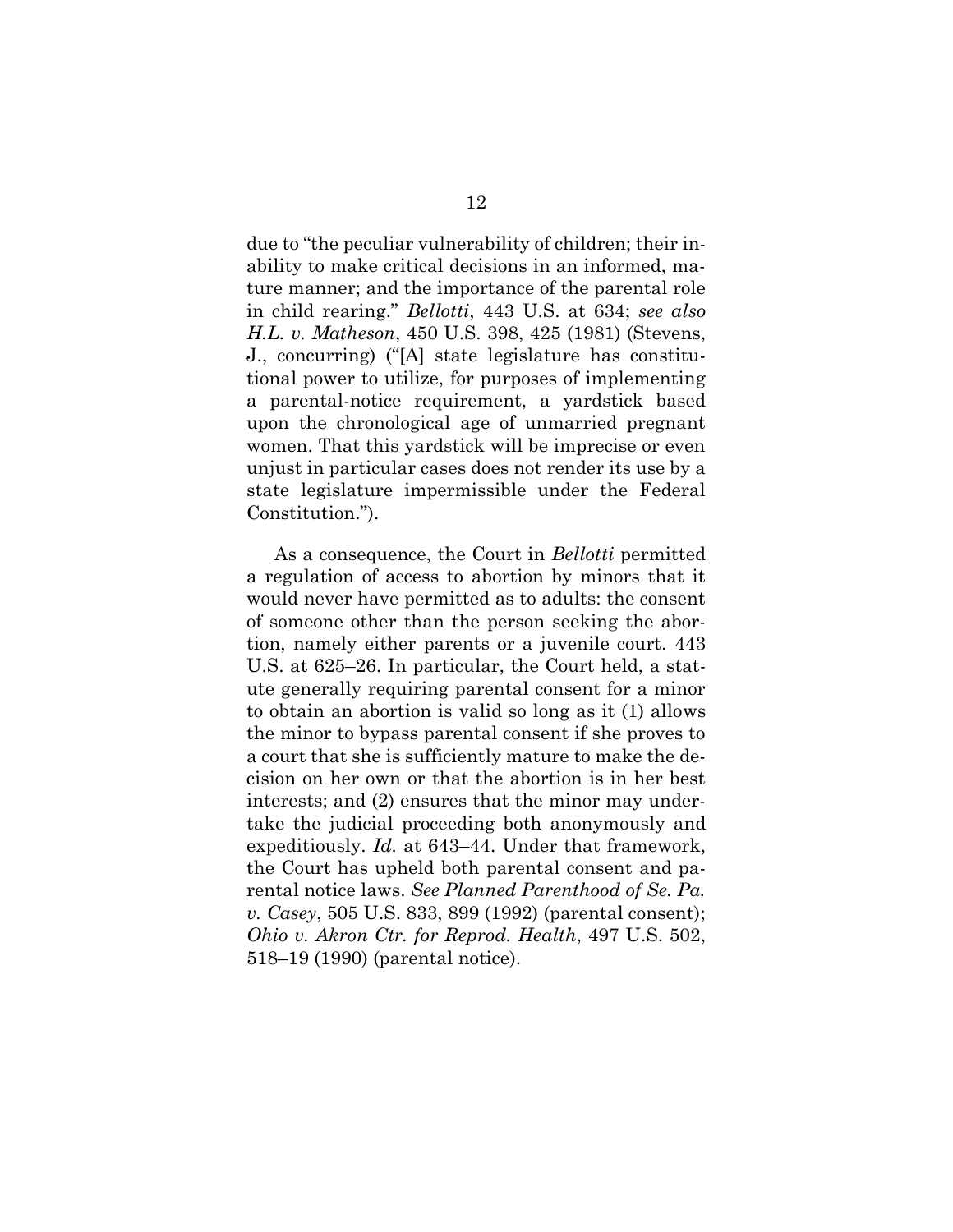<span id="page-20-4"></span><span id="page-20-0"></span>Yet even under the *Bellotti* doctrine, the circuits are in conflict over whether the judicial bypass standard for parental consent laws also applies to parental notice statutes. The Eighth and Fifth Circuits have held that parental-notice statutes are subject to the same judicial-bypass standard as parental-consent statutes. *See Planned Parenthood v. Miller*, 63 F.3d 1452, 1460 (8th Cir. 1995) ("In short, parental- notice provisions, like parental-consent provisions, are unconstitutional without a *Bellotti*-type bypass."); *Causeway Medical Suite v. Ieyoub*, 109 F.3d 1096, 1112 (5th Cir. 1997) (applying *Bellotti* to parental notice statute), *overruled on other grounds*, *Okpalobi v. Foster*, 244 F.3d 405, 427 n.35 (5th Cir. 2001). In contrast, the Fourth Circuit has held that parental-notice statutes are subject only to a "best interest" exception and need not include a maturity exception. *Planned Parenthood of the Blue Ridge v. Camblos*, 155 F.3d 352, 373 (4th Cir. 1998) ("[W]e hold that a notice statute . . . need not include . . . a bypass for the mature minor in order to pass constitutional muster").

<span id="page-20-5"></span><span id="page-20-3"></span><span id="page-20-2"></span><span id="page-20-1"></span>This Court has itself on multiple occasions noted the significant, unresolved nature of this question. *See Lambert v. Wicklund*, 520 U.S. 292, 295 (1997) (observing that the Court has declined to decide whether a parental-notice statute must include a judicial-bypass provision); *Ohio v. Akron Ctr. for Reprod. Health*, 497 U.S. 502, 510 (1990) (same); *Matheson*, 450 U.S. at 405–06 (declining to reach the issue of whether parental notice statute was constitutional as applied to a mature minor); *see also Zbaraz v. Madigan*, 572 F.3d 370, 380 (7th Cir. 2009) (noting that "the Supreme Court has repeatedly stated that it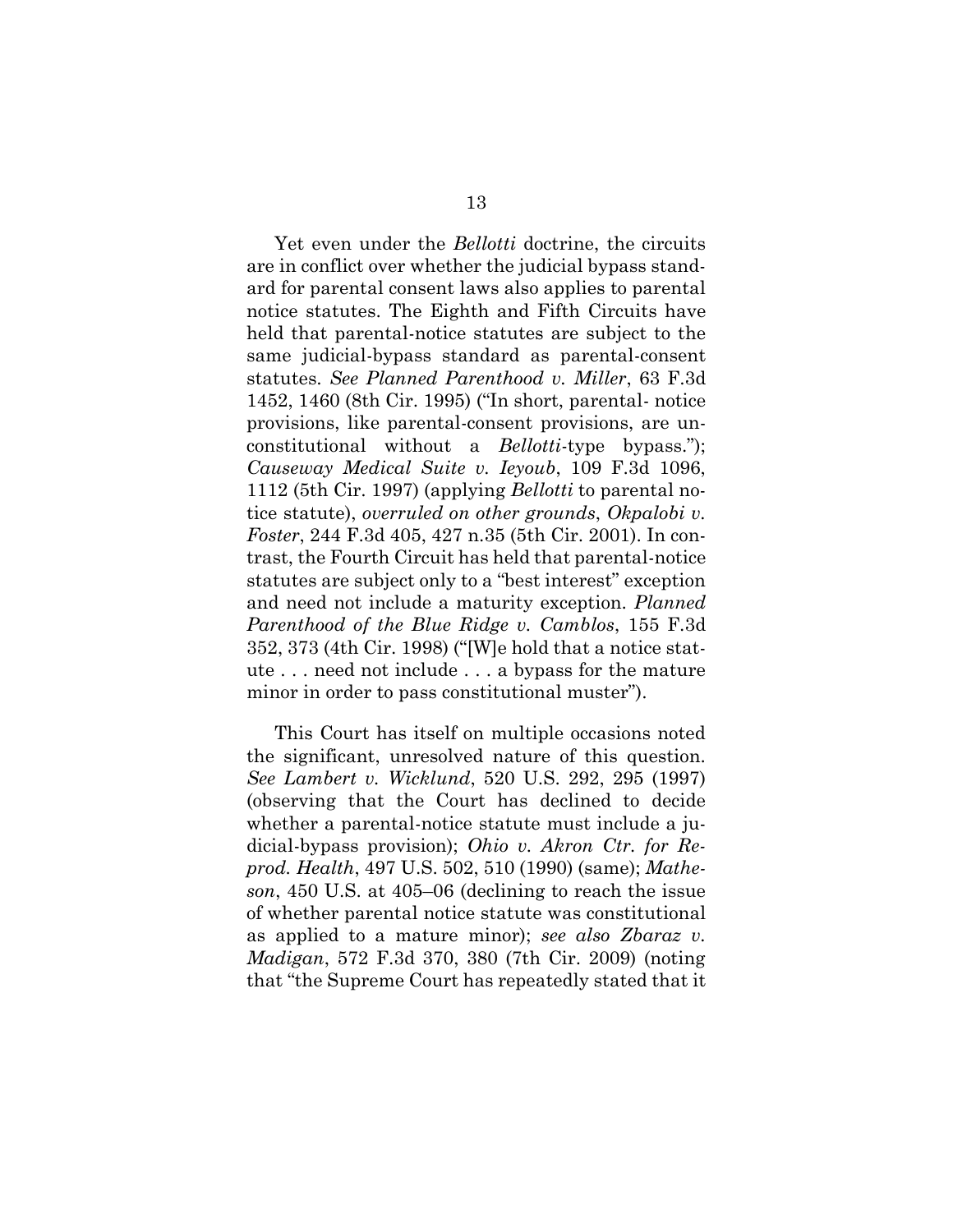has 'declined to decide whether a parental notice statute must include some sort of bypass provision to be constitutional'" (internal citation omitted)).

Against that background, there can hardly be any question but that, prior to *Hellerstedt*, lower courts would have evaluated Indiana's parental-notice law by determining whether *Bellotti* requires a matureminor judicial-bypass exception. Now, however, in the wake of *Hellerstedt*—a case that had nothing to do with minors—the district court and at least two (and apparently four) circuit judges think *Bellotti* is irrelevant when evaluating regulation of minors' access to abortion. Meanwhile, Judge Kanne observed (consistent with *Bellotti*) that "State-imposed restrictions on mature minors cannot, by themselves, be constitutionally problematic." App. 50a. And Judges Easterbrook and Sykes are so confused that they have refused to address the issue squarely. App. 116a–18a.

<span id="page-21-0"></span>The situation is even more perplexing in light of the Seventh Circuit's previous decision in *Whole Woman's Health Alliance v. Hill*, 937 F.3d 864, 877 (7th Cir. 2019), where the court rejected the argument that *Hellerstedt* authorizes a fresh attack on ordinary state-licensing regimes similar to what this Court has previously upheld. The Seventh Circuit's decision in that case presents its own cert-worthy issue over an injunction requiring the State to issue a clinic license, *see id., petition for cert. docketed*, No. 19-743 (Dec. 11, 2019), but at least there the court respected pre-*Hellerstedt* Supreme Court abortion-rights doctrine. Here, the en banc Seventh Circuit has demonstrated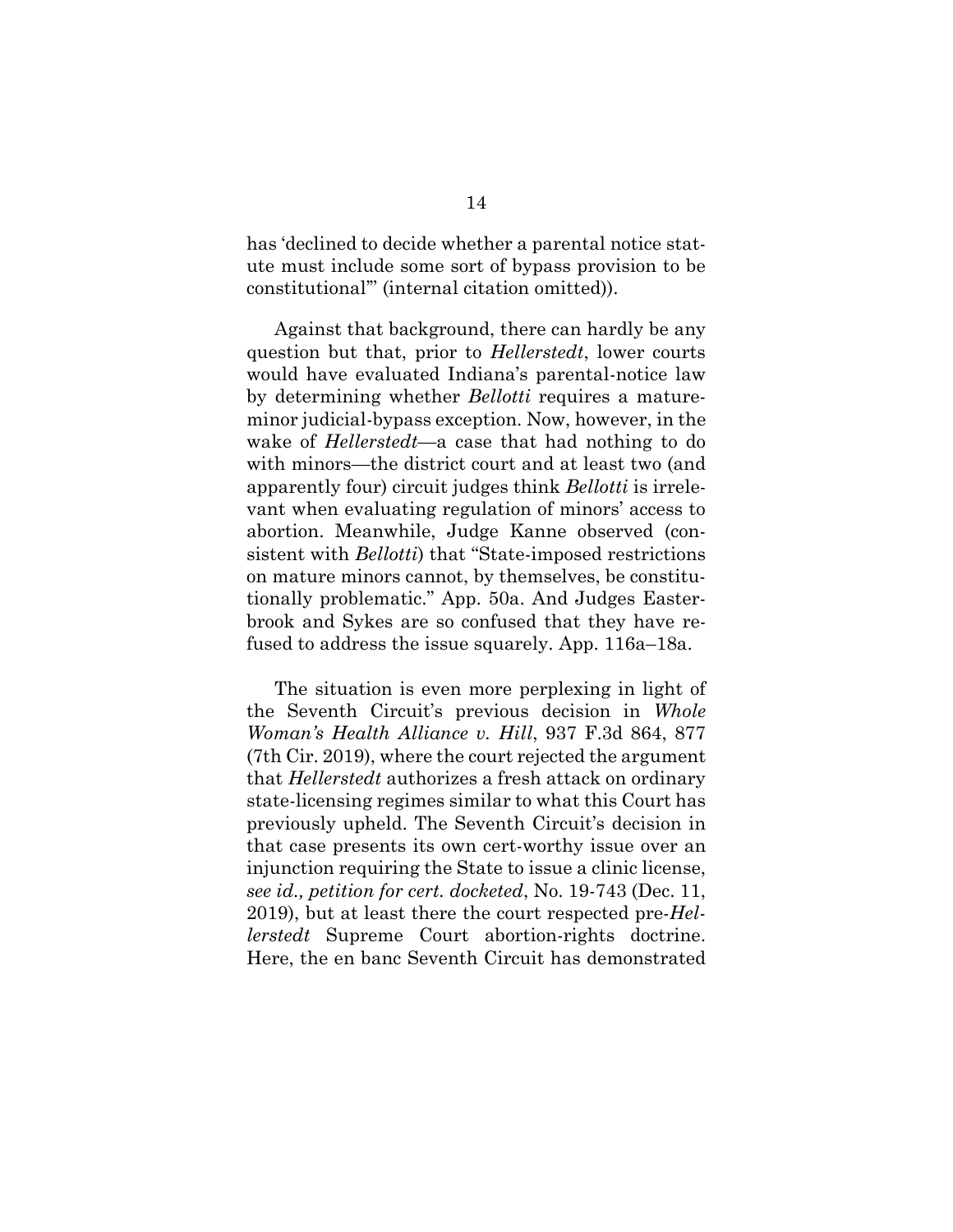its inability to achieve any consistency on such matters, App. 116a–18a, and Indiana should not be left in the lurch.

The Court should take this case both to make it clear that *Hellerstedt* does not wipe out the Court's prior abortion precedents (such as the holding of *Bellotti* placing minors on a separate abortion-rights track from adults) and to resolve the circuit conflict over whether the Fourteenth Amendment requires "mature minor" judicial-bypass exceptions for parental-notice requirements.

## <span id="page-22-1"></span>**B. The Court needs to provide guidance on several aspects of the undue burden standard, including instructions for preenforcement facial challenges**

<span id="page-22-0"></span>As recounted above, concurring in the Seventh Circuit's 6–5 denial of rehearing en banc, Judge Easterbrook (joined by Judge Sykes) wrote that "a grant of rehearing en banc in this case would be unproductive" because "a court of appeals cannot decide whether requiring a mature minor to notify her parents of an impending abortion . . . is an 'undue burden' on abortion," and "[o]nly the Justices, the proprietors of the undue-burden standard, can apply it to a new category of statute." App*.* 117a–118a*. Cf. Freedom from Religion Foundation, Inc. v. Chao*, 447 F.3d 988, 990 (7th Cir. 2006) (Easterbrook, J., concurring in denial of en banc) ("[o]nly the rule's proprietors can bring harmony . . ."), *cert. granted sub nom Hein v. Freedom from Religion Foundation, Inc.*, 551 U.S. 587 (2007).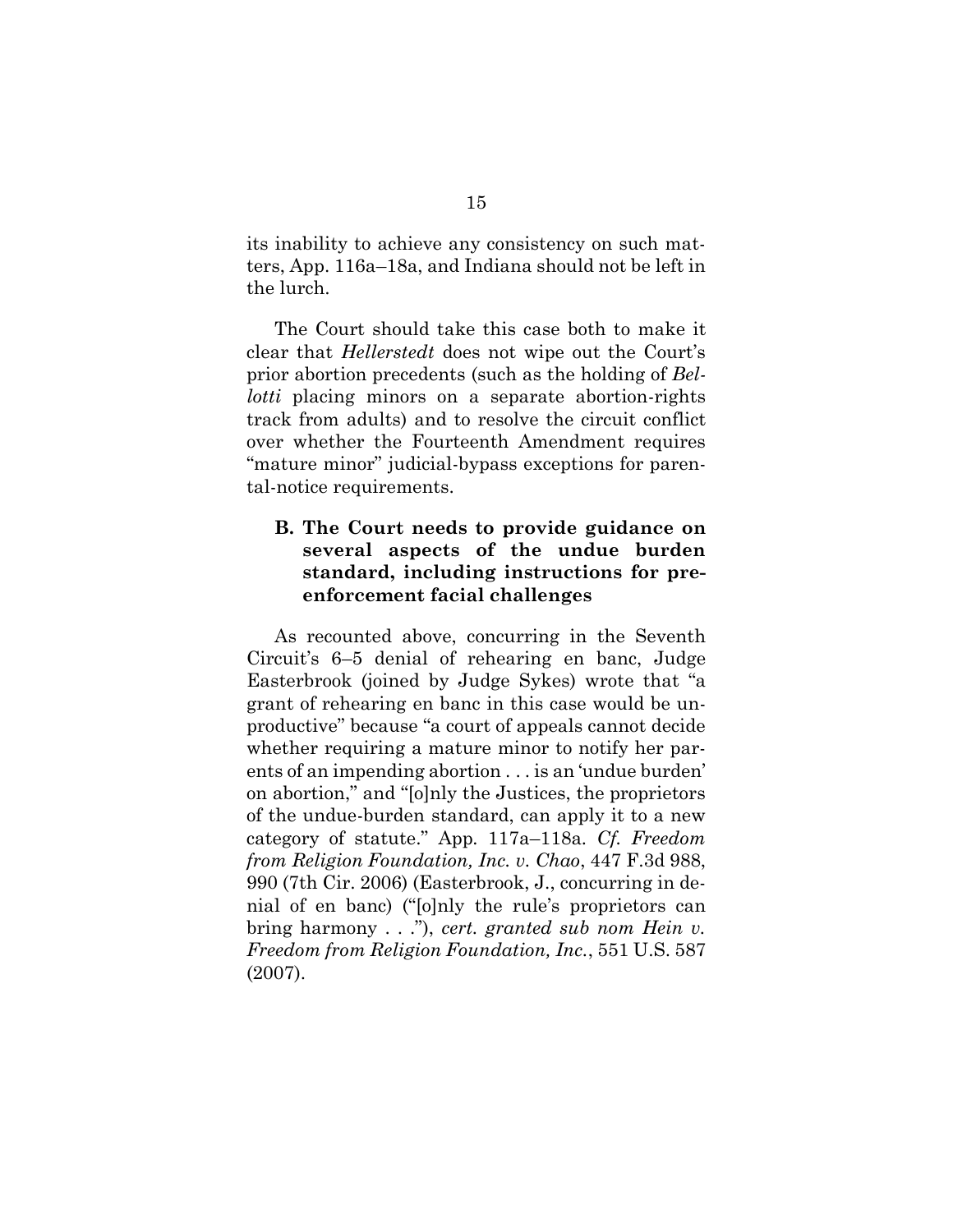In other words, two of the most distinguished judges in the federal judiciary are utterly confounded by the Court's abortion precedents. The Court should intercede to establish coherence and predictability to the doctrine.

1. One fundamental problem is that *Hellerstedt* left lower courts with a quintessentially legislative task. Lower courts have understood the decision to require them to balance the benefits of an abortion regulation against its burdens, and in so doing "give significant weight to evidence in the judicial record in these circumstances." *Hellerstedt*, 136 S. Ct. at 2309– 10. Such a directive inevitably puts courts in the position of "weighing costs against benefits, which one judge is apt to do differently from another, and which judges as a group are apt to do differently from state legislators." App. 118a. Thus, a regulation that is constitutional in one State might be unconstitutional in another merely because the judicial record is different or because the judge weighs the evidence differently.

<span id="page-23-1"></span><span id="page-23-0"></span>As a consequence, the circuits have brought to the surface several disagreements over how to apply *Hellerstedt* balancing. While the Seventh Circuit has merely asked whether a law's burdens outweigh its benefits, App. 118a, the Eighth Circuit has required plaintiffs challenging abortion laws to show that a law's burdens "substantially" outweigh its benefits. *See Planned Parenthood of Ark. & E. Okla. v. Jegley*, 864 F.3d 953, 959 (8th Cir. 2017), *cert. denied*, 138 S. Ct. 2573 (2018); *see also Planned Parenthood Ariz., Inc. v. Humble*, 753 F.3d 905, 913 (9th Cir. 2014) (de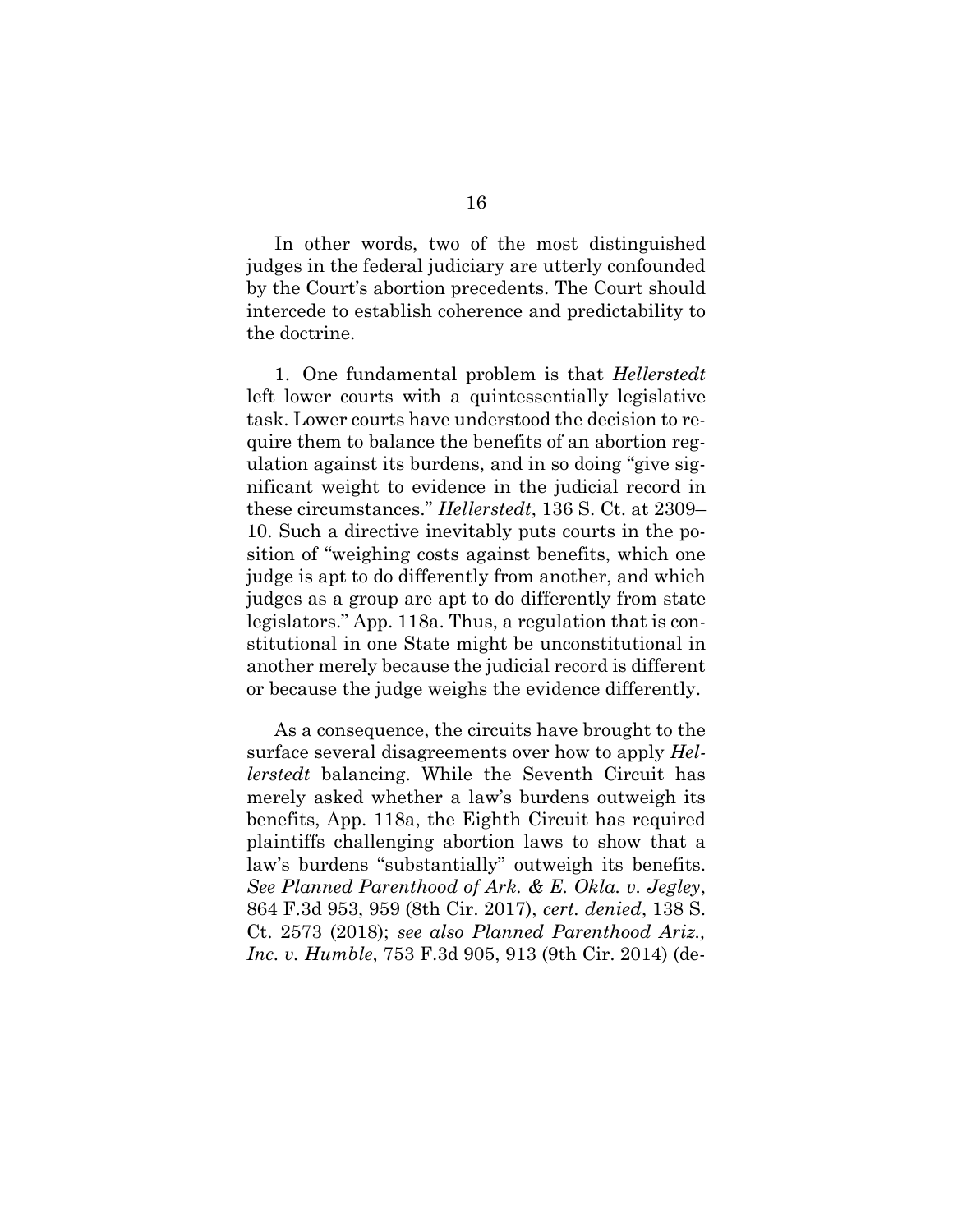fining "undue" burden as "a burden [that] *significantly* exceeds what is necessary to advance the state's interests.").

<span id="page-24-0"></span>In addition, here the Seventh Circuit panel majority asked not merely whether the challenged statute imposed a substantial obstacle to abortion, but also whether the statute *plus* the "cumulative effects" of other laws and circumstantial factors did so. App. 29a. Other courts, however, have limited the inquiry to burdens imposed by the specific statute being challenged. In *In re Gee*, the Fifth Circuit observed that "the Supreme Court has not blessed" cumulative effects claims. 941 F.3d 153, 172 (5th Cir. 2019). It then opined that such challenges are "unprecedented" because "the Court has analyzed abortion provisions separately rather than cumulatively." *Id. See also June Medical*, 905 F.3d at 810 n.60 ("[O]ther abortion regulations are unrelated to admitting privileges and therefore have no bearing on the constitutionality of Act 620.").

<span id="page-24-2"></span><span id="page-24-1"></span>There is also the problem of defining the relevant universe of prospective abortion patients for purposes of the "large fraction" test. The decision below declared the dominator to include all "young women *who are likely to be deterred* from even attempting a judicial bypass because of the possibility of parental notice." App. 21a; *see also Planned Parenthood of Ind. & Ky., Inc. v. Comm'r of Ind. State Dep't of Health*, 896 F.3d 809, 819 (7th Cir. 2018), *petition for writ of certiorari pending*, No. 18-1019) (declaring that an 18 hour ultrasound law would be an undue burden on "low income women who do not live near one of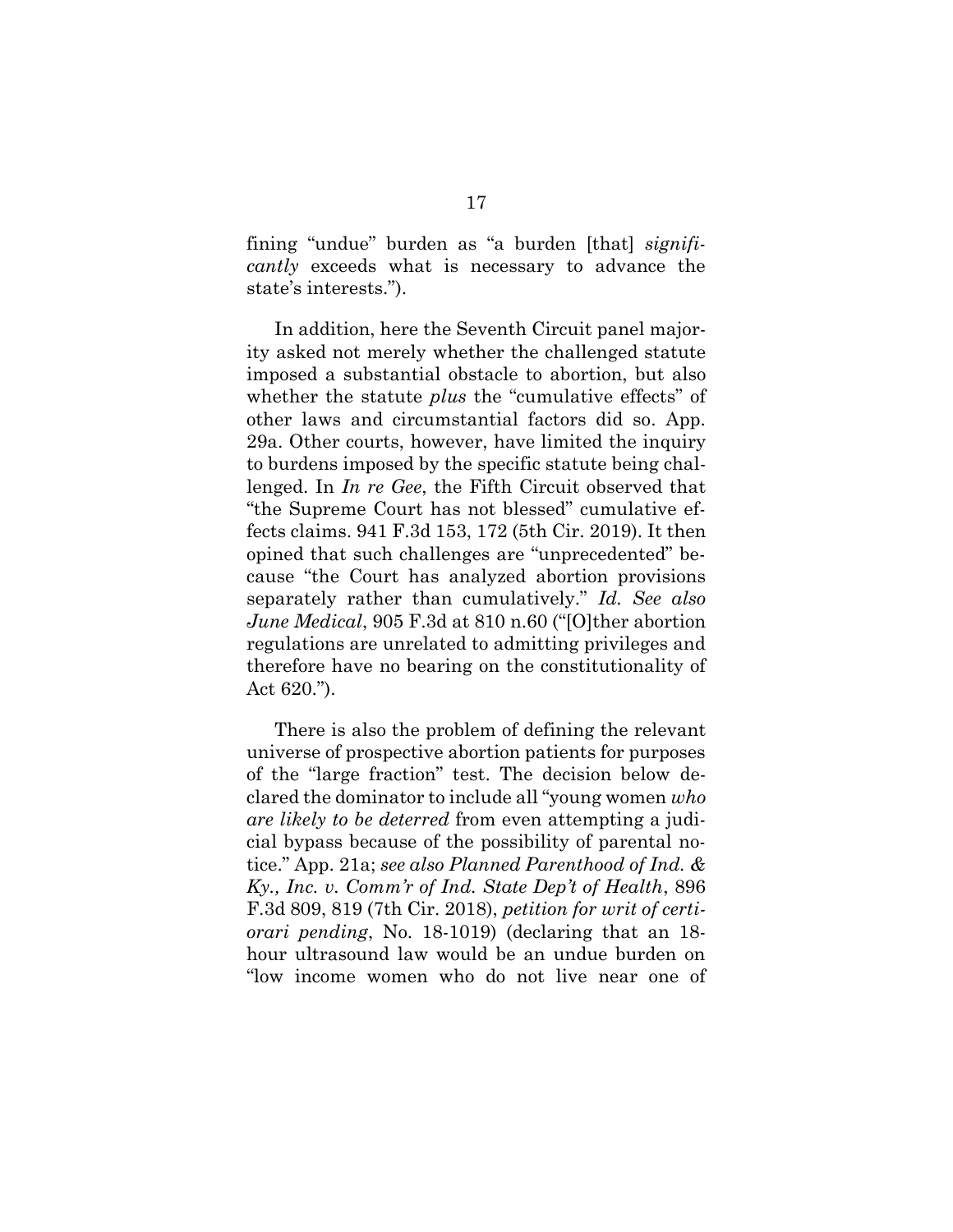PPINK's six health centers where ultrasounds are available"). But defining the denominator that narrowly—essentially, in terms of the women substantially burdened—effectively guarantees a "fraction" of 1:1.

Such a definition of the fractional denominator conflicts, for example, with the approach taken by the Eighth Circuit in *Planned Parenthood of Arkansas & Eastern Oklahoma v. Jegley*, which upheld a hospital admitting-privileges statute applicable to medicationonly abortion practitioners because the law was not "an undue burden for a large fraction of women seeking medication abortions in Arkansas," 864 F.3d 953, 955, 959 (8th Cir. 2017). The court held that "the 'relevant denominator' . . . [was] women seeking medication abortions in Arkansas" generally—not the much smaller number of women seeking medication abortions specifically from providers that did not have hospital admitting privileges. *Id.* The Fifth and Sixth Circuits have similarly defined the denominator broadly. *See, e.g., June Med. Servs. L.L.C. v. Gee*, 905 F.3d 787, 802 (5th Cir. 2018) (defining the relevant denominator as "all women seeking abortions in Louisiana"); *Planned Parenthood Southwest Ohio Region v. DeWine*, 696 F.3d 490, 515–16 (6th Cir. 2012) (in challenge to ban on some medication abortions, defining denominator as "all" Ohio women attempting to obtain an abortion).

<span id="page-25-2"></span><span id="page-25-1"></span><span id="page-25-0"></span>The Ninth Circuit in *Planned Parenthood Arizona, Inc. v. Humble*, 753 F.3d 905, 914 (9th Cir. 2014), moreover, directly recognized the split among the circuits on this issue, explicitly disagreeing with the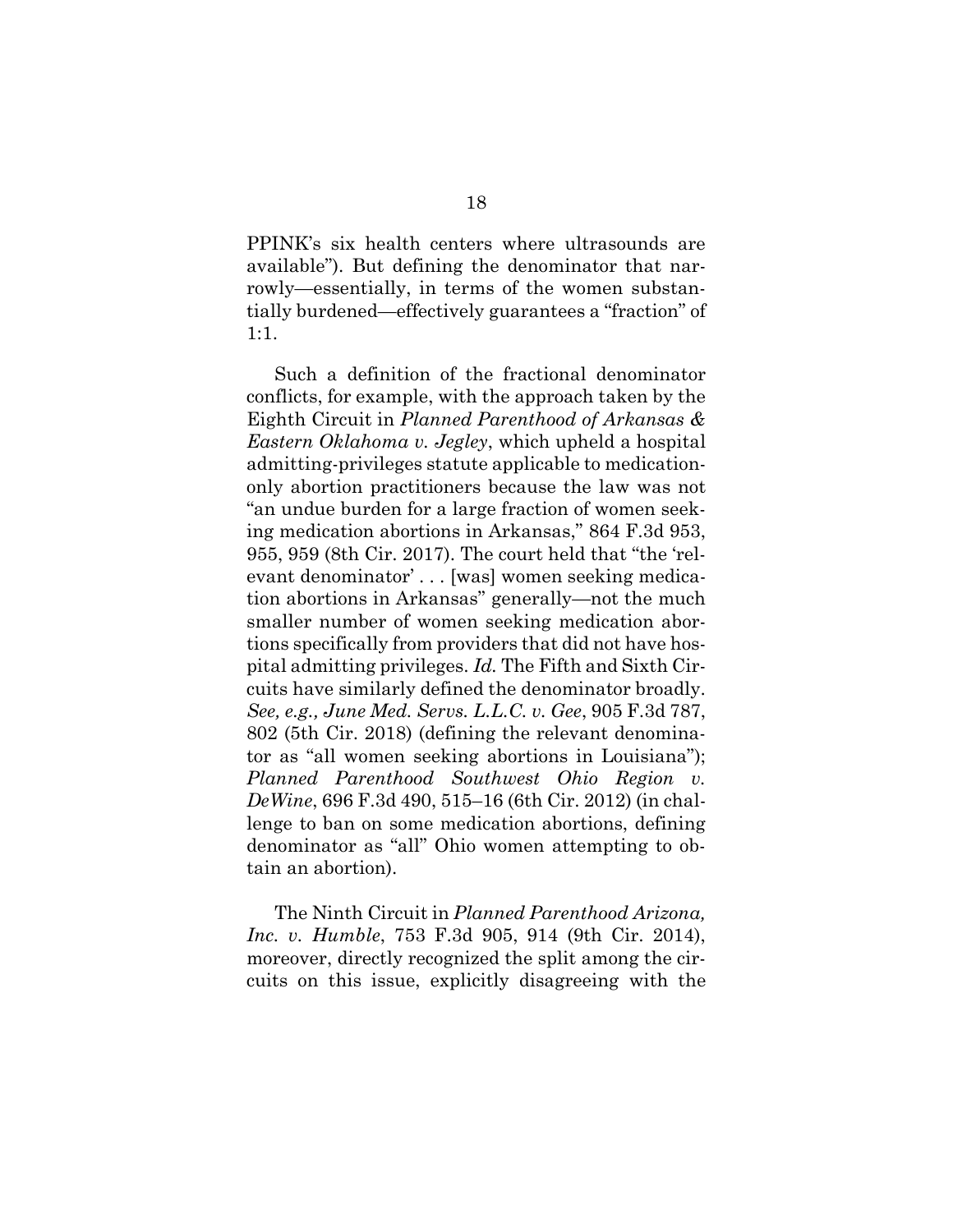<span id="page-26-1"></span>Sixth Circuit to define the denominator to be only "*women who, in the absence of the Arizona law, would receive medication abortions* under the evidencebased regimen." *Id.* (emphasis added). Because this group of women, however small, could face delays or increased costs, the Ninth Circuit struck down the law as facially invalid. *Id.* at 917.

<span id="page-26-0"></span>In sum, the Seventh and Ninth Circuits have split with the Fifth, Sixth, and Eighth Circuits to define the denominator in a way that ensures a near 1:1 ratio—and thereby guarantees facial invalidation. As Indiana explained in its Petition in *Box v. Planned Parenthood of Ind. & Ky., Inc.*, No. 18-1019 (U.S.), the Court needs to address how courts should go about defining the denominator for the "large-fraction" test.

2. These problems are compounded with pre-enforcement challenges, which Judge Kanne referred to as "an important and recurring issue of federalism: Under what circumstances, and with what evidence, may a state be prevented from enforcing its law before it goes into effect?" App. 118a.

As often happens with new abortion laws, in this case abortion providers asked for a preliminary injunction against enforcement of the parental-notice law in its entirety before the statute even became enforceable. In other circuits, such pre-enforcement facial challenges have been met with pointed skepticism. The Eighth Circuit rejected a pre-enforcement facial injunction "[b]ecause the record [wa]s practically devoid of any information" about the burdens imposed by Missouri's laws, such that the court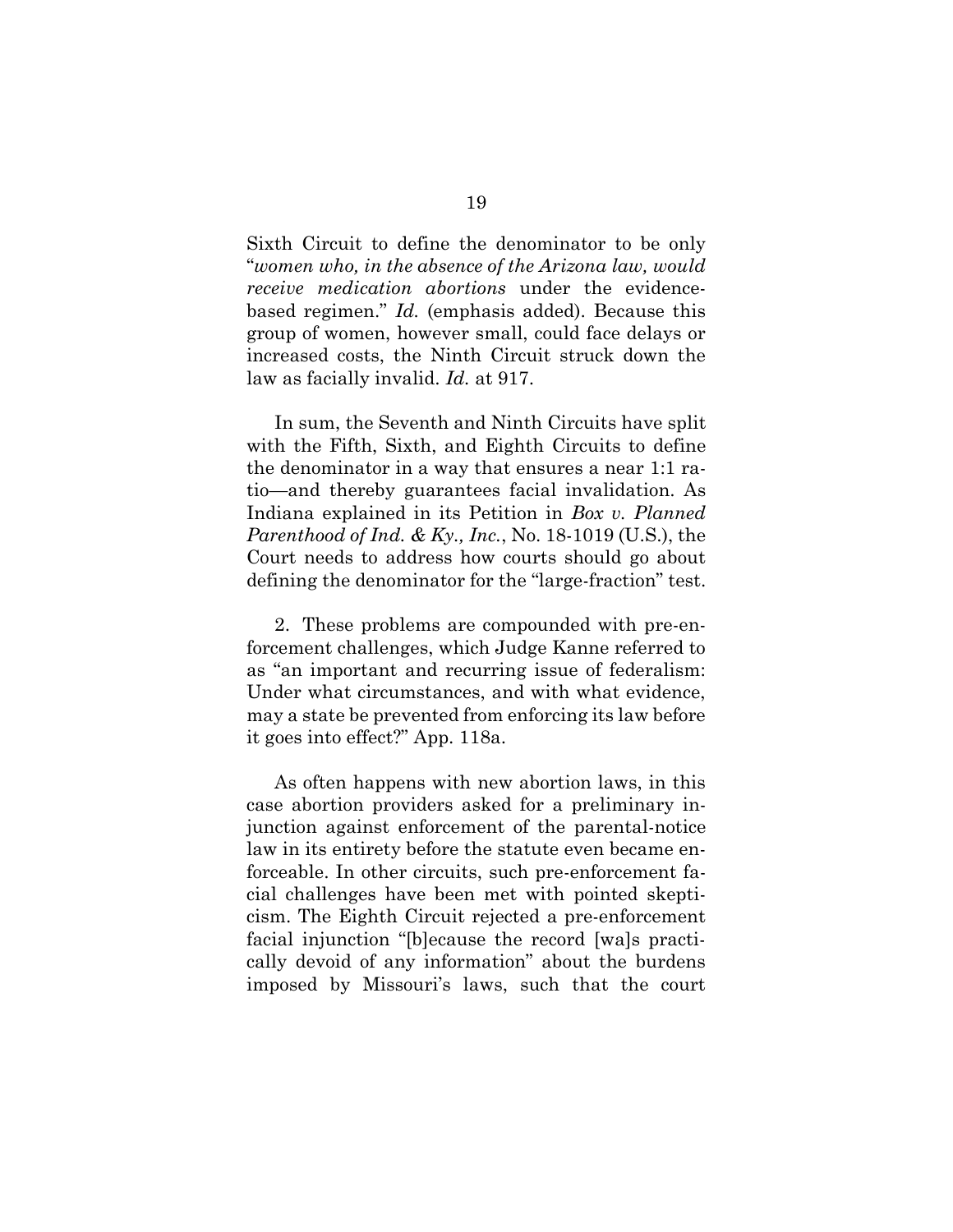<span id="page-27-2"></span>"lack[ed] sufficient information to make a constitutional determination" under *Hellerstedt*. *See Comprehensive Health of Planned Parenthood Great Plains v. Hawley*, 903 F.3d 750 (8th Cir. 2018).

Yet here the district court enjoined Indiana's parental-notice statute based on speculation as to the law's effects on minors seeking abortions. App. 112a. Because it did so, however, and because the Seventh Circuit affirmed, Indiana will never have a chance to develop an actual record as to the effects of the law.

<span id="page-27-0"></span>Indiana has encountered facial pre-enforcement challenges to its abortion laws many times before, but until *Hellerstedt* the Seventh Circuit had applied a rigorous standard to them. In *A Woman's Choice–East Side Women's Clinic v. Newman*, 132 F.Supp.2d 1150 (S.D. Ind. 2001) (Hamilton, J.), the district court issued pre-enforcement injunctions against Indiana's 18-hour in-person counseling law based on data from other States suggesting such a law might cause a 10% decline in abortions. The Seventh Circuit, however, reversed and held that the large-fraction test of *Casey*  means that a record of actual enforcement in Indiana is generally necessary and that "it is an abuse of discretion for a district judge to issue a pre-enforcement injunction while the effects of the law (and reasons for those effects) are open to debate." *A Woman's Choice—E. Side Women's Clinic v. Newman*, 305 F.3d 684, 693 (7th Cir. 2002) (Easterbrook, J.).

<span id="page-27-1"></span>In the wake of *Hellerstedt*, however, the Seventh Circuit has now reversed course and held that district courts may issue pre-enforcement injunctions against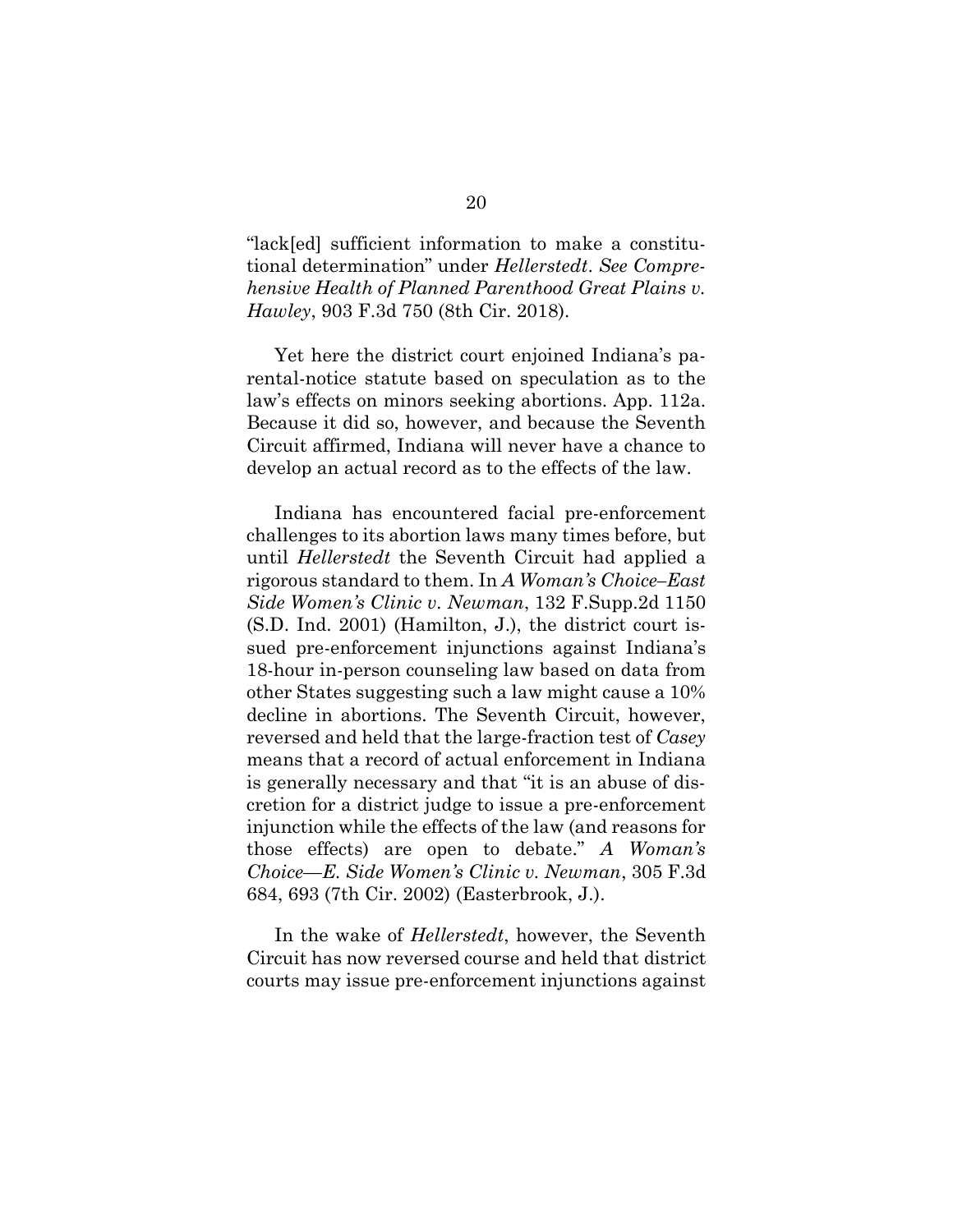<span id="page-28-1"></span>a law regulating the abortion process on the basis of nothing more than speculation as to the law's likely impact. App. 13a–14a (Hamilton, J.); *see also* App. 55a (Kanne, J., dissenting) ("[T]he entire course of litigation in *A Woman's Choice* involved pre-enforcement speculation about the statute's effects. That problem is also present here."); *Planned Parenthood of Ind. & Ky. v. Comm'r, Ind. State Dep't of Health*, 896 F.3d 809 (7th Cir. 2018) (affirming preliminary injunction before any significant period of enforcement). That redirection is particularly surprising because the Court's decision in *Hellerstedt* rested on actual evidence that new admitting privileges and ambulatory surgical center licensing laws would shut down a high percentage of Texas's abortion clinics. 136 S. Ct. at 2310–18. In contrast, here (and in the 18-hour ultrasound case) the Seventh Circuit relied on mere second-hand anecdotes and speculation to invalidate laws that have never been enforced in any meaningful way.

<span id="page-28-0"></span>The Seventh Circuit's use of *Hellerstedt* to permit pre-enforcement facial challenges based only on speculative effects sharply contrasts with the Fifth Circuit's holding in *June Medical*. There, the court required a clinic challenging Louisiana's hospital admitting privileges law to "put forth affirmative evidence" that the law, not the clinic's own business decisions, imposes an undue burden. *June Med.*, 905 F.3d at 807 (5th Cir. 2018), *cert. granted*, 140 S. Ct. 35 (2019). Such proof would require permitting the law to go into force to see, for example, whether the suppliers' market for abortion procedures would adapt to the new requirement.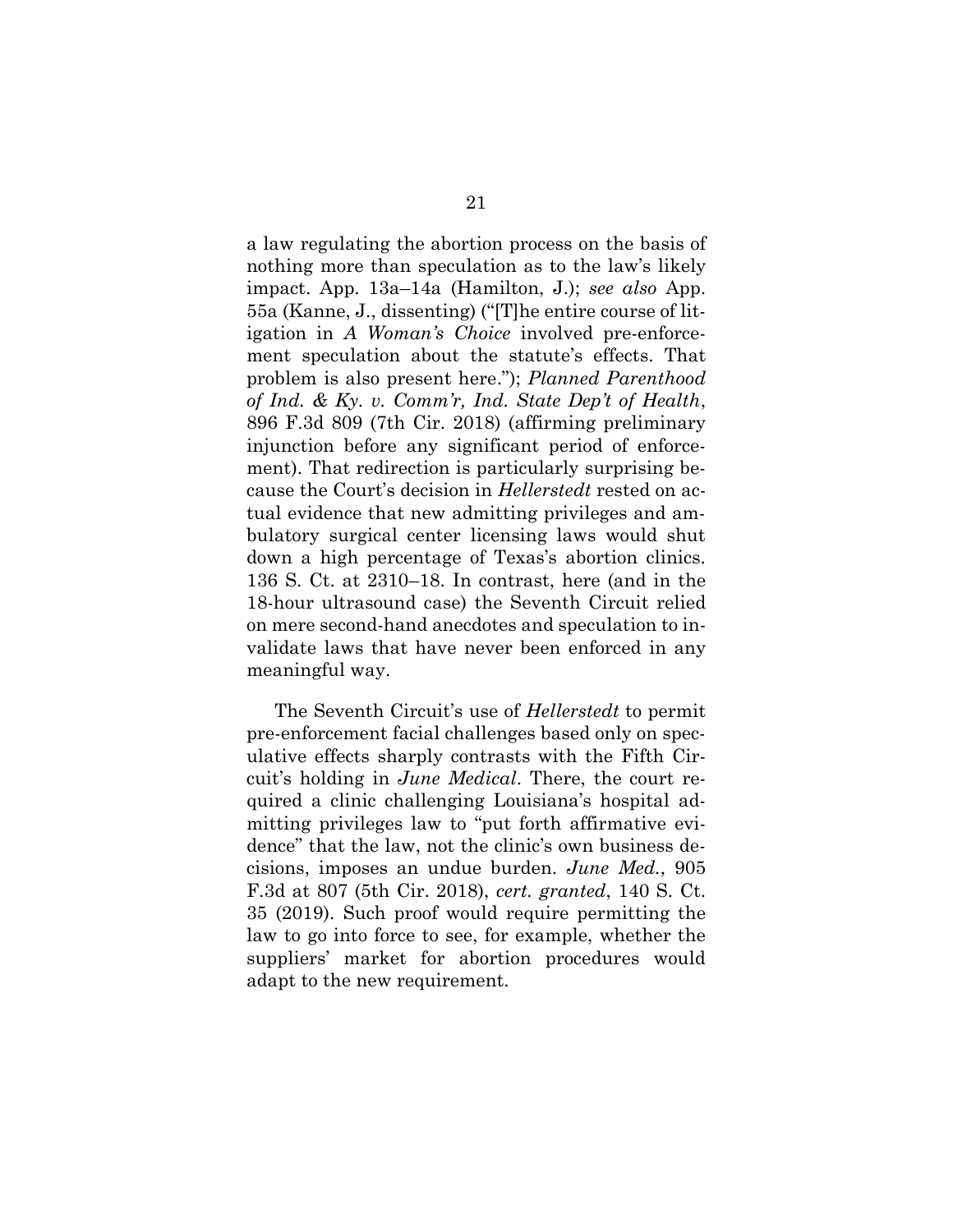*June Medical* is now before this Court, of course, and Judge Easterbrook (joined by Judge Sykes), rather than fight the battle within the Seventh Circuit over the pre-enforcement standard, has expressed hope that this Court will address this issue: "Perhaps the Justices will say something about the circumstances under which it is appropriate for a district court to issue pre-enforcement relief that forever prevents the judiciary from knowing what a law really does." App. 117a.

<span id="page-29-0"></span>If the Court does reach the pre-enforcement facial standard in *June Medical*, it may be appropriate for the Court to GVR this case in light of that decision. If it does not, however, it should take either or both this case and *Box v. Planned Parenthood of Ind. & Ky., Inc.*, No. 18-1019 (U.S.), to resolve the circuit split and clarify the proper evidentiary standard for pre-enforcement facial challenges to abortion laws.

## **II. If the Court Rejects Third-Party Standing in**  *June Medical***, It Should GVR this Case for Further Consideration on that Issue**

In *June Medical Services, L.L.C. v. Gee*, No. 18- 1323, the Court is considering whether abortion providers may assert the undue burden rights of hypothetical future patients when challenging abortion regulations. If the Court rejects third-party standing in that case, it may be advisable to grant this petition, vacate the decision below, and remand for further consideration in light of *June Medical.* 

Here, the challenged statute is designed to safeguard parental rights and familial harmony after the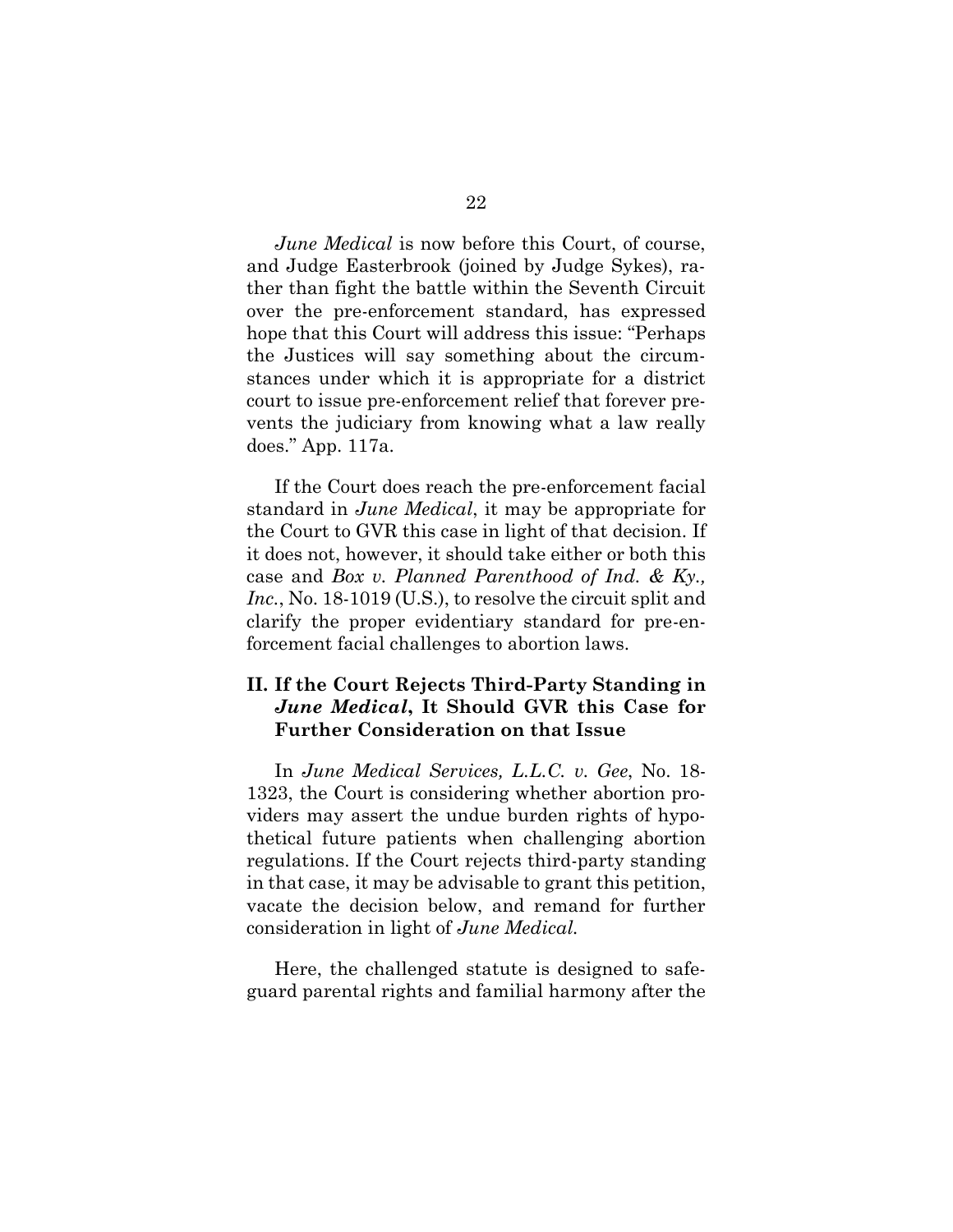abortion has occurred, and abortion providers do not inherently share in that interest. Furthermore, minors going through the Indiana judicial bypass system have a tailor-made opportunity to assert their own rights. A minor could assert an as-applied challenge to the notification statute during the "best interests" hearing. If the minor is unsuccessful in convincing the juvenile court judge that parental notice is not in her best interests or that the parental notice is unconstitutional as applied to her, the statute specifically provides for an expedited appeal in state court. Ind. Code § 16-34-2-4(g).

#### **\*\*\***

<span id="page-30-0"></span>In his opinion below concurring in denial of en banc rehearing, Judge Easterbrook eschewed further consideration of Indiana's parental-notice law under prevailing abortion doctrine, confessing that "[t]he quality of our work cannot be improved by having eight more circuit judges try the same exercise." App. 118a. "It is better," he said, "to send this dispute on its way to the only institution that can give an authoritative answer." *Id.* This Court is the only body that can bring urgently needed clarity to this area of law. It should heed Judge Easterbrook's call to do so.